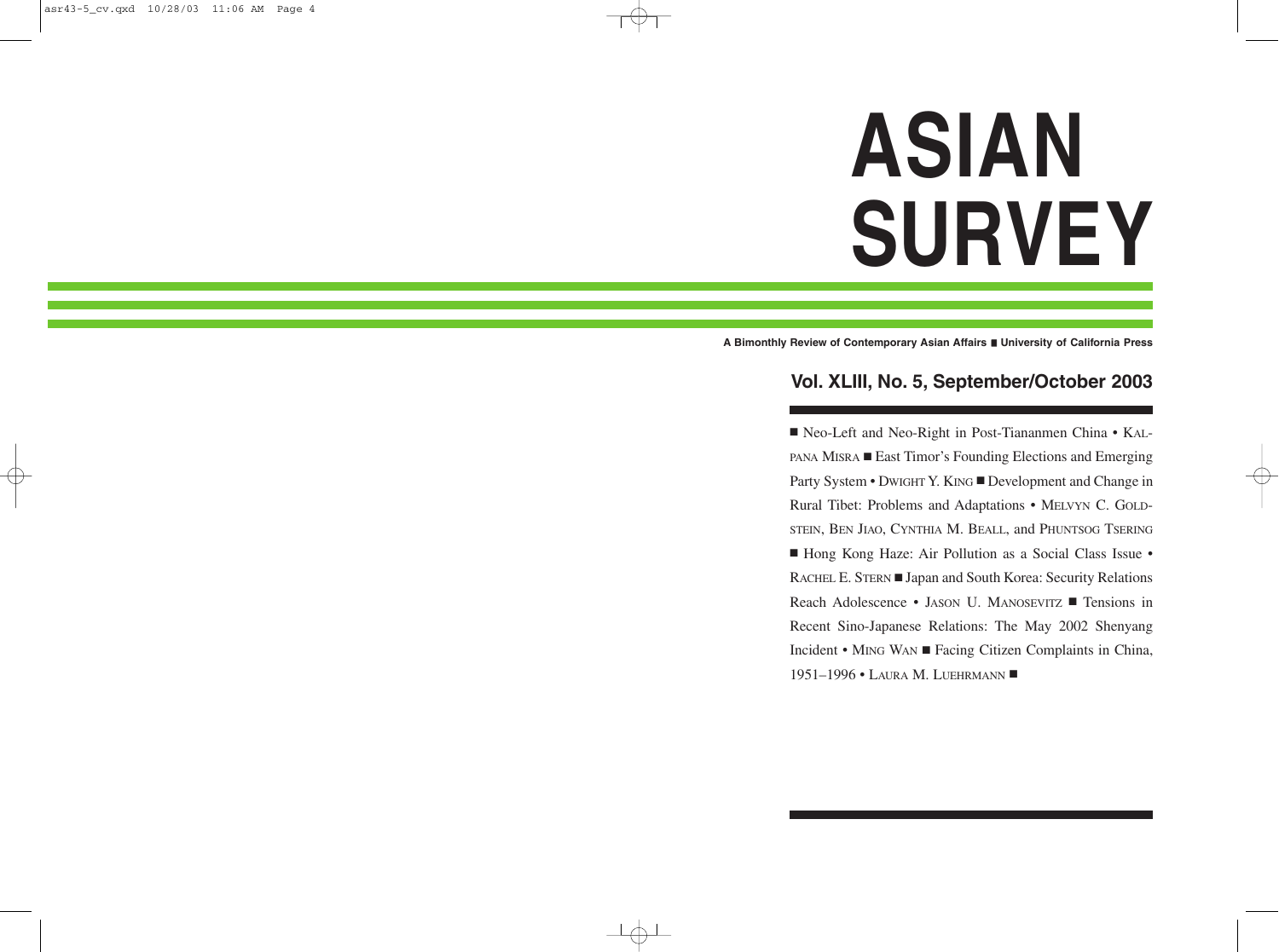# DEVELOPMENT AND CHANGE IN RURAL TIBET

*Problems and Adaptations*

Melvyn C. Goldstein, Ben Jiao, Cynthia M. Beall, and Phuntsog Tsering

# Abstract

This article reports on a multi-year study of the impact of China's reform policies since the early 1980s on rural change in the Tibet Autonomous Region. The study was conducted with 780 households in 13 villages, using qualitative and quantitative methods.

# Introduction

The manner in which China's economic reforms have impacted on Tibet's<sup>1</sup> rural farmers is one of the least-understood aspects of the controversy over China's management of Tibet. Many in the West have criticized China, arguing that Beijing's overall development policy in Tibet benefits Han (Chinese) rather than Tibetans. Pierre-Antoine Donnet, for ex-

*Asian Survey*, 43:5, pp. 758–779. ISSN: 0004–4687 **R**

2003 by The Regents of the University of California. All rights reserved.

Send Requests for Permission to Reprint to: Rights and Permissions, University of California Press, Journals Division, 2000 Center St., Ste. 303, Berkeley, CA 94704–1223.

1. Tibet here refers to the Tibet Autonomous Region (TAR) of the People's Republic of China, not to the ethnic Tibetan areas in Sichuan, Gansu, Qinghai, and Yunnan Provinces. See Melvyn Goldstein and Cynthia Beall, "China's Birth Control Policy in the Tibet Autonomous Region," *Asian Survey* 31:3 (March 1991), pp. 289–91, for a discussion of the reasons for this distinction.

758

Melvyn C. Goldstein is the John Reynolds Harkness Professor in Anthropology and Co-Director of the Center for Research on Tibet at Case Western Reserve University, Cleveland, Ohio, U.S.A. Ben Jiao is a research scientist at the Tibet Academy of Social Sciences in Lhasa, Tibet. Cynthia M. Beall is the S. Idell Pyle Professor of Anthropology and Co-Director of the Center for Research on Tibet at Case Western Reserve University. Phuntsog Tsering is the former president of the Tibet Academy of Social Sciences. The authors wish to thank the Henry Luce Foundation and the Tibet Academy of Social Sciences for their support of the research.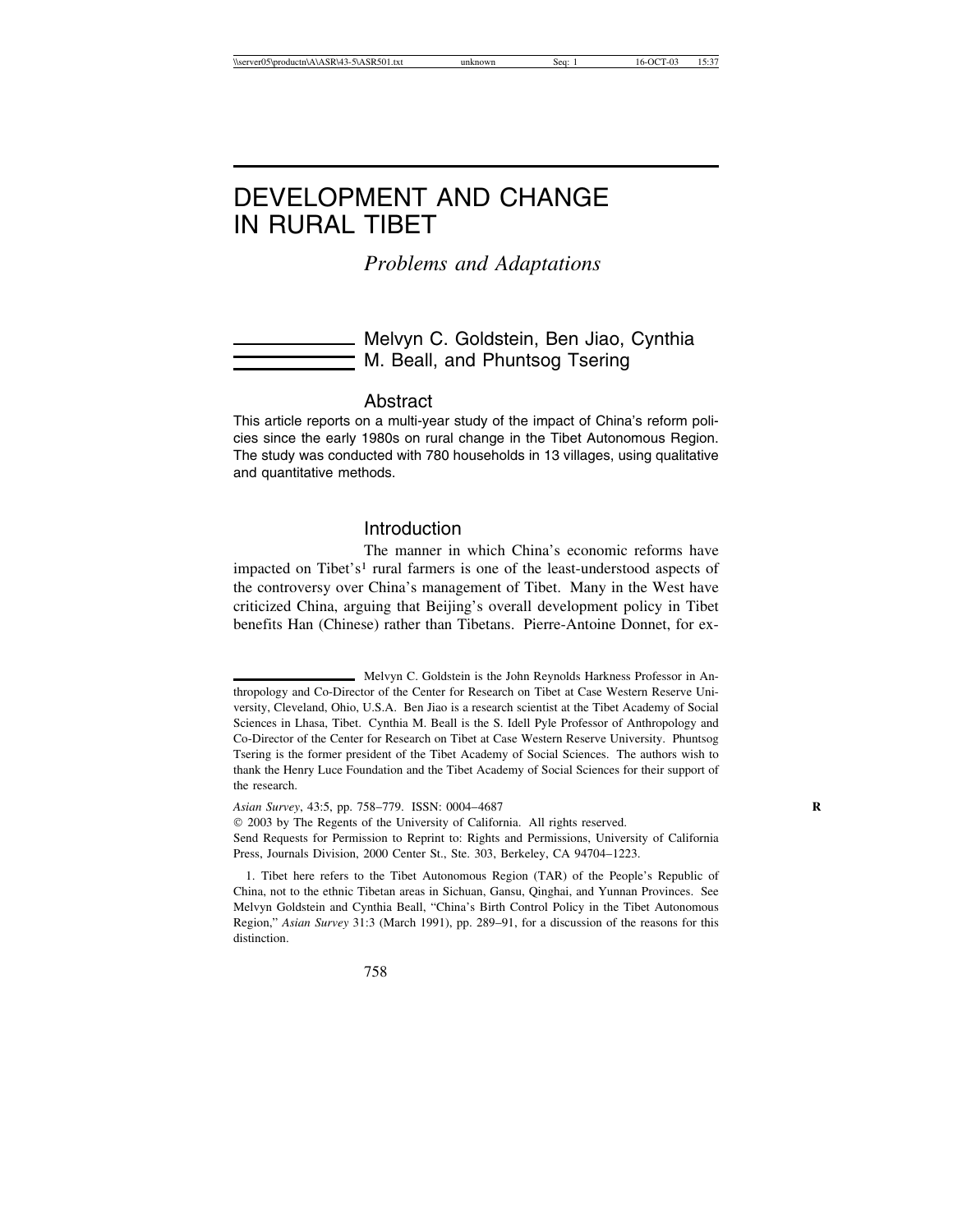ample, states, "From the point of view of economic performance, after forty years of Chinese Marxism, Tibet's situation looks disastrous from any angle."2 Gabriel Lafitte similarly argues that despite large inputs of development funds from Beijing, Tibet would rank at the very bottom of the U.N.'s list of nations (if it were a nation), along with countries like Rwanda, Somalia, Sudan, Afghanistan, and Mozambique.3

The Chinese government, not surprisingly, argues otherwise. Although it recognizes that Tibet is one of the poorest areas in China, Beijing consistently cites official government statistics to demonstrate the success of its policies in improving economic conditions there.<sup>4</sup> In a similar vein, an academic study of macro-development in Tibet concludes that "Tibet has moved from quasi-stagnation before 1959 to a plateau of rapid dependent growth today," the term "dependent" here meaning that the growth derives from central government funding.<sup>5</sup>

In one sense, such a divergence in views is not surprising, given the dearth of independent research data. Virtually all publications on development in Tibet are based on picking and choosing from often-dubious official Chinese government statistics. Despite the fact that roughly 81% of Tibet's population reside in rural villages, virtually no data deriving from firsthand fieldwork in farming communities exist.

This article addresses that gap by examining current conditions in village Tibet and the manner in which the economic changes engulfing the rest of China have played out there. In particular, the paper examines the interaction of three critical areas of change—decollectivization and land division, population and family planning, and economic development and labor migration—and the manner in which Tibetan farmers are adapting to it.

The data presented in this paper are based on a study of life in rural Tibet that was conducted from 1997 to 2000 by Case Western Reserve University's Center for Research on Tibet and the Tibet Academy of Social Sciences in Lhasa with support from the Henry Luce Foundation. Thirteen farming villages from four rural townships (Chinese: *xiang*) in the two main cultural divisions in central Tibet (Tibetan: *dbus* and *gtsang*) were selected based on

<sup>2.</sup> Pierre-Antoine Donnet, *Tibet: Survival in Question* (London: Zed Books, 1994), p. 139. See also Ronald Schwartz, "The Reforms Revisited: The Implications of Chinese Economic Policy and the Future of Rural Producers in Tibet," in *Development, Society, and Environment in Tibet,* ed. Graham Clarke (Graz, Austria: Austrian Academy of Sciences Press, 1995).

<sup>3.</sup> Gabriel Laffite, "Tibet as a Developing Society," paper presented to the Future of Tibet Colloquium, Canberra, Australia, September 2, 1995, p. 4.

<sup>4.</sup> Information Office of the State Council of China, "Tibet—Its Ownership and Human Rights Situation," *Beijing Review,* September 28–October 4, 1992, pp. 9–42, <http:// www.tibetinfor.com.cn/tibetzt-en/whitebook>.

<sup>5.</sup> Barry Sautman and Irene Eng, "Tibet: Development for Whom?" *China Information* 15:2 (2001), pp. 20–74.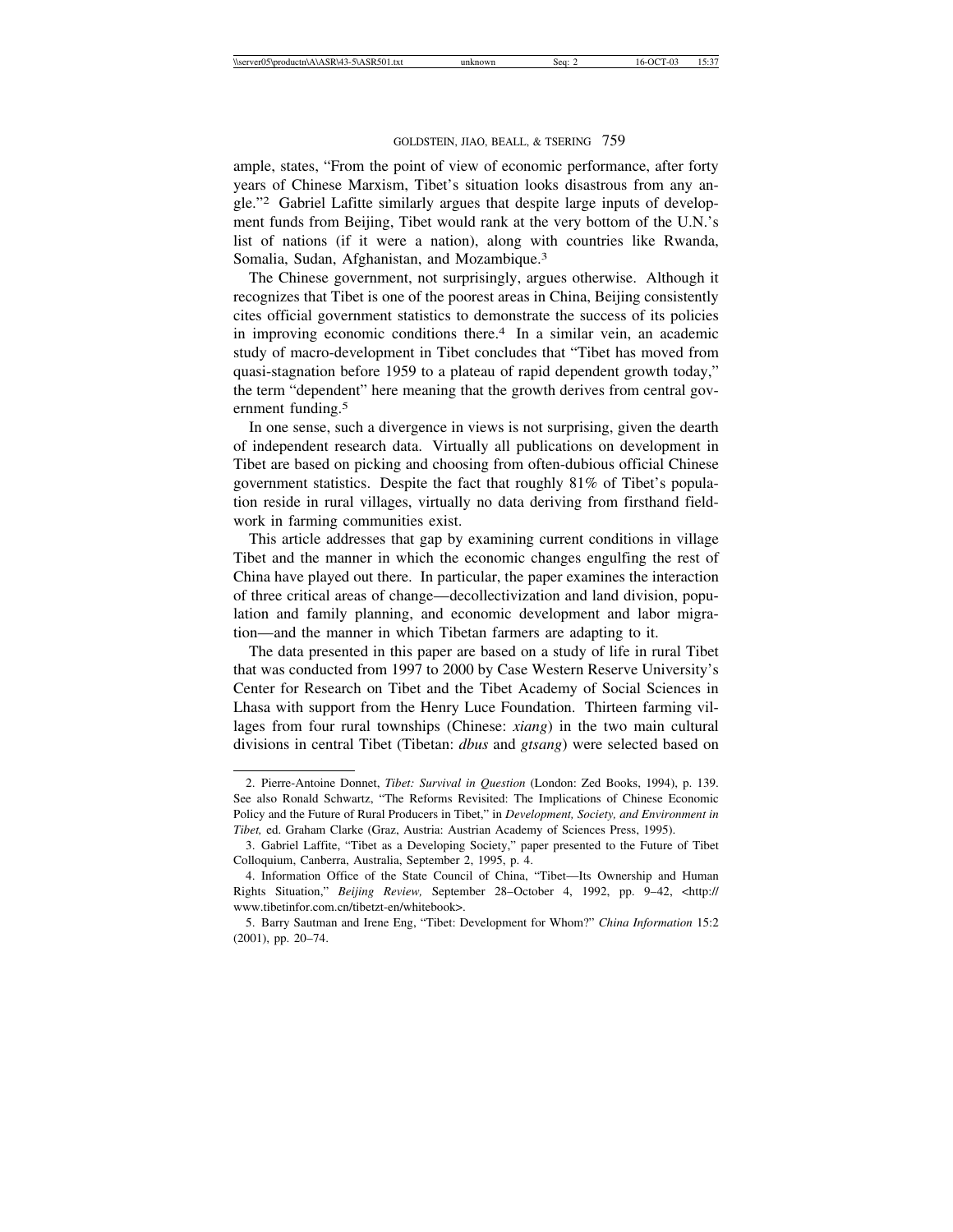|                      | # of Households | % of Households |
|----------------------|-----------------|-----------------|
| Ü                    |                 |                 |
| Lhasa Municipality   |                 |                 |
| Lhundrup County      | 199             | 25.5            |
| Khartse Xiang        | 199             | 25.5            |
| Village A            | 31              | 4               |
| Village B            | 21              | 2.7             |
| Village C            | 49              | 6.3             |
| Village D            | 33              | 4.2             |
| Village E            | 65              | 8.3             |
| Medrogongkar County  | 199             | 25.5            |
| <b>Tsashol Xiang</b> | 199             | 25.5            |
| Village F            | 93              | 11.9            |
| Village G            | 105             | 13.5            |
| Tsang                |                 |                 |
| Shigatse Prefecture  |                 |                 |
| Panam1               | 382             | 49.1            |
| Norgyong Xiang       | 198             | 25.4            |
| Village H            | 108             | 14              |
| Village I            | 69              | 8.7             |
| Panam <sub>2</sub>   |                 |                 |
| Mag Xiang            | 185             | 23.7            |
| Village J            | 60              | 7.7             |
| Village K            | 35              | 4.5             |
| Village L            | 90              | 11.5            |
| Total                | 780             | 100             |

Location and Size of the Study Population

the authors' knowledge of rural Tibet and discussions with other Tibetan researchers. The aim of this research design was to include a mix of subsistence situations. Two of these four *xiang* were located close to county seats and better off economically (Panam County's Norgyong *xiang* and Lhundrup County's Khartse *xiang*). The other two *xiang* were located further from county seats and less well off (Medrogongkar's Tsashol *xiang* and Panam's Mag *xiang*) (see Table 1).

Official statistical data for Tibet's counties give a sense of these economic differences: Panam County placed 17th in Tibet's 73 counties, Lhundrup 47th, and Medrogongkar ranked near the bottom at 66th.<sup>6</sup> There are no comparable published statistical data for *xiang* in Tibet.

<sup>6.</sup> Tibet Statistical Bureau, *Xizang tongji nianjian: 1995* [Tibet statistical yearbook: 1995] (Beijing: China Statistical Press, 1995), p. 178.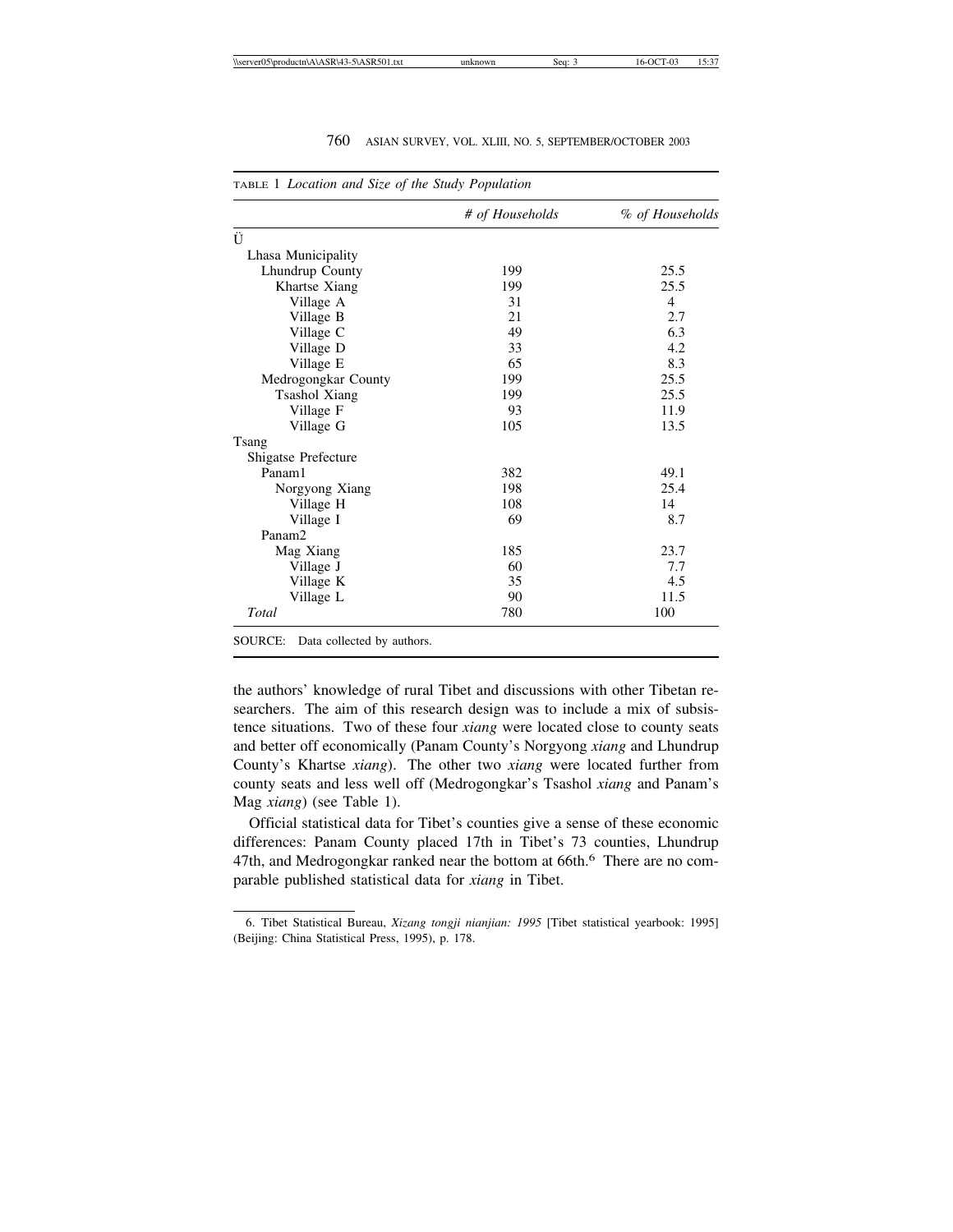The study collected a wide range of information including data on social, economic, reproductive, and cultural issues. Traditional anthropological interview methods were used along with focus groups, participant observation, and informal discussions. In addition, two surveys were conducted: a detailed socioeconomic survey of each household and a separate reproductive survey with all women 18 years and older.

There was no interference from the government in the design or analysis of queries, and no government officials accompanied us to interviews with villagers. Nor did we have to make appointments through officials to see villagers. We were free to visit households whenever we wished, day or night.

#### *Characterictics of Study Population*

The 13 study villages contained 780 households, all of which were included in the study. 49.8% of the population were males and 50.2% were females. The median age of the sample was 22. 63.7% of respondents 18 years and older were married, 4.9% were widowed, and less than 1% were divorced. Household size was high, the average containing 7.1 persons, with a range from one to 15 people.

A breakdown of the composition of the population by age and sex reveals an expansive triangular shape, with 34% of the population under the age of 15. This is intermediate between adjacent Third World countries such as Nepal and Bhutan, which have 43% of their population under 15, and China as a whole, with 26%. The age-dependency ratio—the proportion of the population in the dependent ages (under 15 and over 65) relative to those in the productive ages (15–64)—was 63.6. This also was intermediate between Nepal/Bhutan (respectively, at 88.7/85.2) and China as a whole (47.1%).<sup>7</sup>

All 5,590 individuals in the 13 villages were ethnic Tibetans. There were no Han or Hui (Muslim) Chinese living there, either as residents or as temporary workers. Nor were any Chinese working in the four study rural *xiang* centers as officials or shopkeepers. The villages were entirely Tibetan in language and culture.

The study villages were farming communities, although all also kept some animals for milk and meat. In a few areas where sizable adjacent pastures existed, larger numbers of sheep and goats were raised. The diet was traditional Tibetan, with parched barley flour (*rtsam ba*) being the staple food in all areas. Villagers, however, now eat a range of non-traditional foods like rice, sweets, and, in some villages, chicken, eggs, and pork.

Constraints on religion in contemporary Tibet exist, but religion is an important part of rural society. In terms of formal practitioners, 3.6% of all

<sup>7.</sup> Population Reference Bureau, *World Population Data Sheet* (Washington, D.C.: Population Reference Bureau, 1999).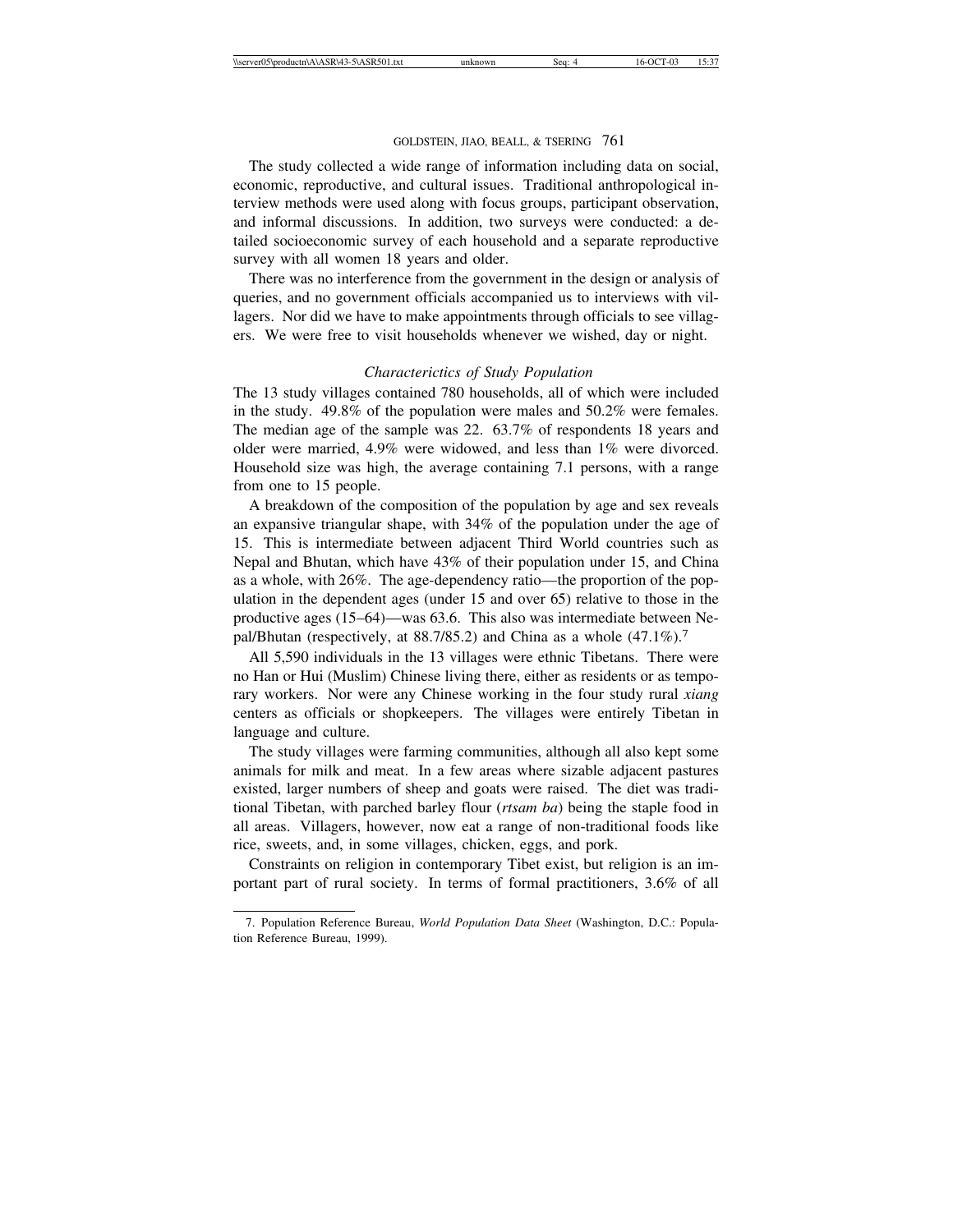|                                                | Yes        | No           |
|------------------------------------------------|------------|--------------|
| <i>Item</i>                                    | $\%$ (n)   | $\%$ (n)     |
| Invite monks to one's house to do prayers      | 50.9 (396) | 49.1 (382)   |
| Purchase religious items such as incense       | 43.8 (341) | 56.2 (437)   |
| Give alms to monks or monasteries              | 38.7 (301) | 61.3 (477)   |
| Do religious rituals like Lhapso (offerings to |            |              |
| mountain deities)                              | 33.2 (258) | 66.8 (520)   |
| Consult astrologer, shaman                     | 3.3(50)    | 96.7 (1,504) |
| Arrange for monastery to do prayers for one's  |            |              |
| household                                      | 3.3(26)    | 96.7 (754)   |
| SOURCE:<br>- Ibid                              |            |              |

| TABLE 2 Religious Activities That Households Engaged in During 1997 |  |  |  |  |  |  |  |
|---------------------------------------------------------------------|--|--|--|--|--|--|--|
|---------------------------------------------------------------------|--|--|--|--|--|--|--|

males were monks, and 2.6% of females were nuns. 16.3% of households had one member living as either a monk or nun. These numbers would certainly have been considerably higher if there were no government limits on the number of monks and nuns.

Households were queried about their engagement in a range of traditional Tibetan religious activities during the previous year (1997). Table 2 reveals that 50.9% of households invited monks to do prayers/rites in their home; 43.8% spent money on religious items (prayer flags, incense, etc.); and 38.7% gave alms to monks/monasteries. The average household expenses for all religious activities in 1997 was estimated by respondents at 128 yuan (\$15.50), but there was a substantial range, depending on the economic status of households. For example, whereas rich and middle households spent on average 209 yuan (\$25.30) and 206 yuan (\$25), respectively, poor households spent on average only 15 yuan (\$1.80). Other communal religious practices like the pre-harvest village religious procession through the fields (*'ong skor*) were also performed.

During a 2002 follow-up stint of fieldwork in Mag, one of the study *xiang*, all 26 elderly (age 60+) were interviewed about the status of the elderly, including their religious activities. The fieldwork revealed that all the elderly engaged in daily religious prayers, but in differing amounts: 35% said they spent over one hour a day doing prayers (using rosaries, prayer wheels, or doing circumambulation); 27% spent one-half to one hour; 23% spent five to 30 minutes; and 11% spent very little time. The least-religious interview subject said he spent "very little" time but went on to elaborate that he was atypical, saying, "My children say our father is a strange man who doesn't do prayers or circumambulation. It's true. I do not have a strong religious feeling." But then he added, "We have an altar in our house and our [family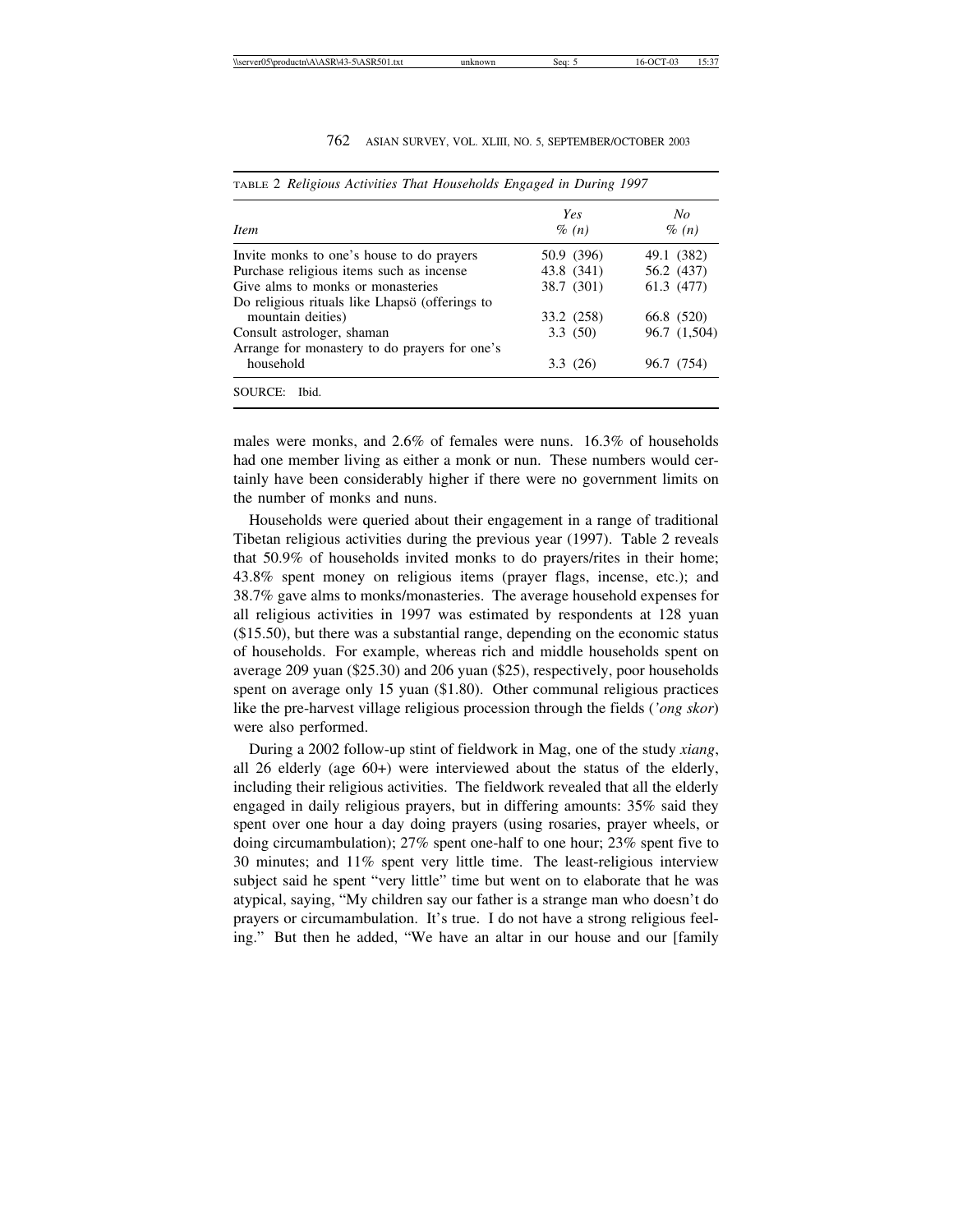member who is a] nun offers butter lamps and the water offering [on our altar]." Consequently, it is clear that villagers in this study engaged actively in a variety of overt religious activities.

Notwithstanding this pattern, government policy considers Tibetan Buddhism in a negative light and constrains/controls it in various ways. For example, limits on the size of existing monasteries or nunneries are enforced, and there are prohibitions against the creation of new religious institutions. Moreover, in the 1990s, many monasteries and nunneries that had unilaterally exceeded their limits were forced to send the "excess" monks and nuns back to their families. At the same time, the government also began to enforce more strictly a rule that prohibits males under 18 years of age from becoming monks, despite the Tibetan tradition of boys becoming monks before they reach their teens.<sup>8</sup> Similarly, the government strictly prohibits the exhibition of the Dalai Lama's photo. There is also an official culture that criticizes traditional religious practices like divination, disparages expenditures on religious rites, and invokes tight regulations on other folk practitioners like shamanic mediums. Informal discussions with Tibetans revealed widespread resentment of this. A few villagers explicitly voiced the view that these policies are incompatible with the state's claim of religious freedom.

Educationally, Khartse, Tsashol, and Mag *xiang* all had primary schools. The first two *xiang*'s schools included first to sixth grade, and the latter only grades 3–6, as students in that *xiang* go to village schools for grades one and two. Norgyong *xiang* did not need a primary school since it is contiguous with Panam's County seat and its students attend the county's primary school after completing grade three in their village level school. On average, 48.4% of all individuals in the study had been to school for some period. However, among children 7–15 years of age, it was reported that 80.6% had attended school at some time, and 75.4% were currently attending school.<sup>9</sup> Of those currently in school, 54.1% were male.

We did not try to assess the quality of teaching or levels of knowledge, but 53.5% of males and females aged 15–45 reported that they can read Tibetan. Official statistics for 1995 reported 38.5% literacy, but this was for *all* persons 15 years and older.<sup>10</sup> In our sample, this percentage increased to  $73\%$ when only males of that age range were examined. By contrast, only 9.5% of individuals aged 15–45 reported that they can speak some Chinese (including

<sup>8.</sup> Tibetans believe that to create excellent monks it is essential for them to join the monastery at a young age.

<sup>9.</sup> This is similar to the primary school statistics for the TAR, which for 1997 reported that 78.2% of all children aged 7 to 13 were enrolled in primary schools (*Xizang tongji nianjian: 1998* [Tibetan statistical yearbook: 1998] (Beijing: China Statistical Publishing House, 1998).

<sup>10.</sup> *1995 Nian Quanguo 1% Renkou Chouyang Diaocha Ziliao: Xizang Fence* [1995 national 1% population sample results: Tibet section] (Beijing: China Statistical Publishing House, 1996).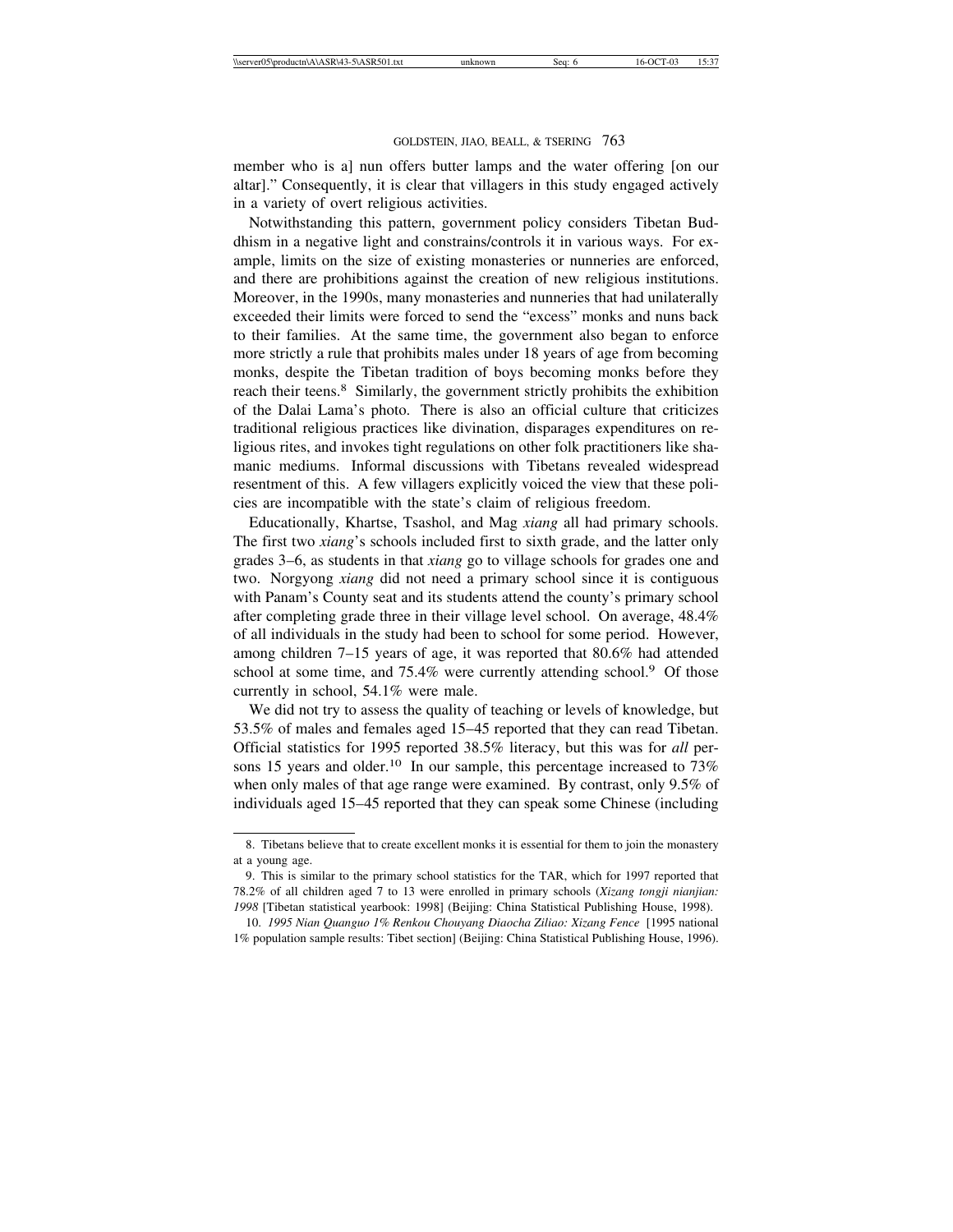the local village officials). Most of those reporting an ability to speak some Chinese resided in Norgyong, the *xiang* located just beside the county seat.

With this general introduction, let us now turn to the major changes in post-Mao Tibet, beginning with decollectivization.

# Decollectivization and the Post-Mao Agricultural Economic Structure

As in the rest of China, decollectivization in the TAR from 1981 saw the division of virtually all commune land among member households. In Tibet, this was normally done on a per capita basis.<sup>11</sup> Once land division was implemented, the basic productive resource—arable land—typically was fixed in the household. Children born after land division did not (and still do not) receive land, and households, with a few exceptions, have no way to increase their holdings, because land cannot be bought and sold.<sup>12</sup> Households, therefore, essentially hold their land indefinitely, albeit on an unspecified longterm lease arrangement.

Despite this limitation, land reforms have had a profound effect. Households were once again the basic unit of production that they had been in the pre-communal era. They controlled their labor and capital and, by and large, could manage their farms as they saw fit.13

The impact of these reforms on farmers' standard of living is almost universally perceived by villagers to be positive. 94% of all 780 households felt their livelihood had improved since decollectivization, and in even the poorest *xiang*, Medrogongkar, 93.4% of respondents responded positively, saying their livelihood had improved. When responses were analyzed by socioeconomic status, it was found that 99.1% of rich and 81% of poor households reported that they had better livelihoods. The almost universal reason villagers offered for this was not new technology but rather their newly acquired freedom to work hard on their own resources for personal profit.

<sup>11.</sup> In the areas in the study that had been part of communes, all individuals, regardless of age or gender, received equal shares on the day of decollectivization. In Lhundrup, an area that had been part of a state farm, non-working members were allocated only 70% of the share of working members.

<sup>12.</sup> The main exception to this involves marriage. Generally, children who marry into other villages do not keep the share of land they acquired at the time of land division. However, when a marriage takes place in the same village, land does shift to the household receiving the bride or groom. It should be noted that there appear to be a few village areas in the TAR where land reverts back to the government at death, and is reallocated to children born after decollectivization. This is not usual and was not the case in any of our study sites.

<sup>13.</sup> There are some exceptions to this. For example, farmers were required to buy set amounts of fertilizer for their fields, and in some areas, households were made to sow specific crops in delimited areas so that whole sections of farmland could be planted with the same crop.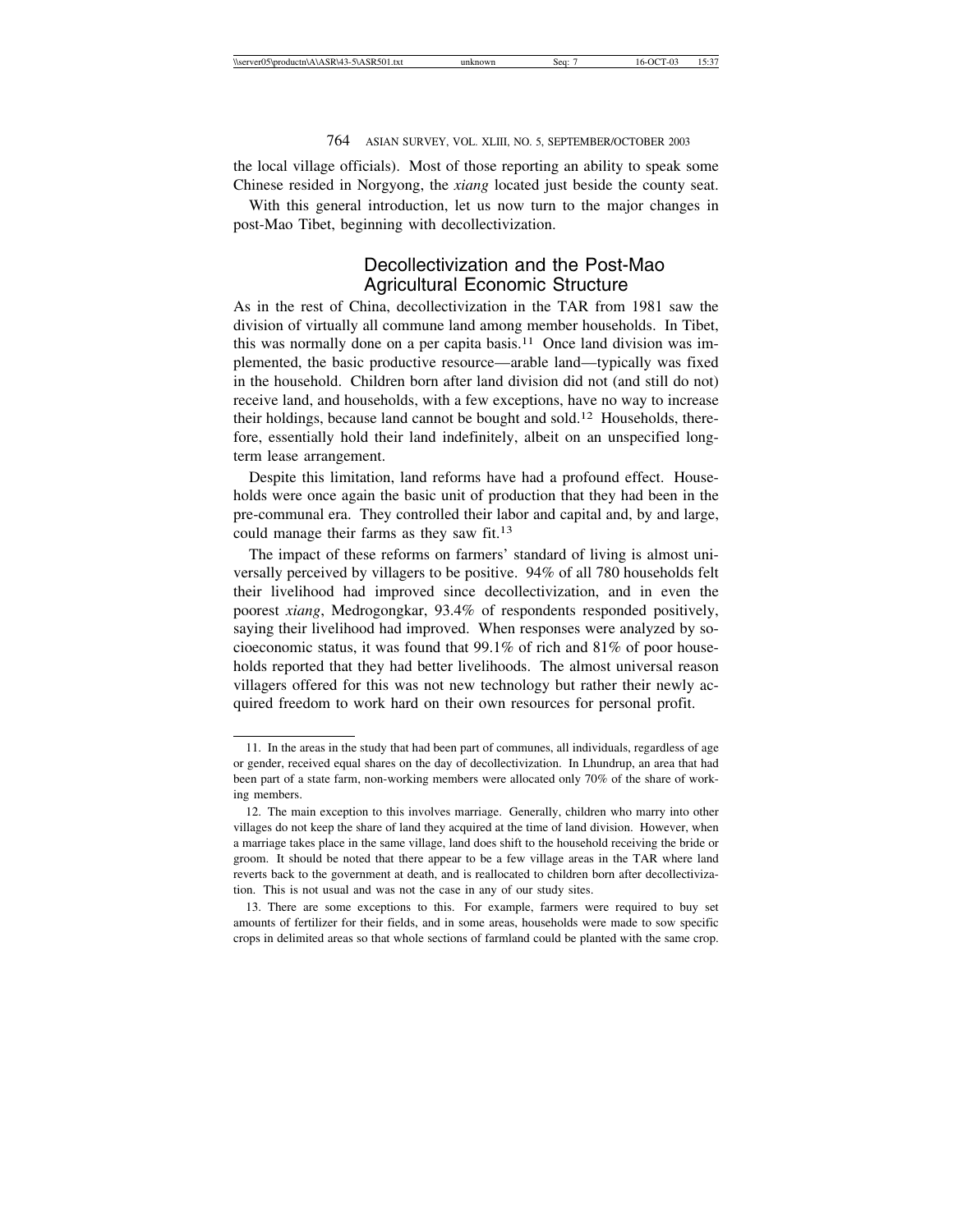Similarly, when respondents were asked whether they think they now have a better life than their parents, 85.5% responded positively. Only 8.6% said they were worse off. As Table 3 illustrates, even older villagers in the age category 60–79 years held this view—and their parents would have been adults at the end of the traditional society, i.e., they would have been between 40 and 60 years of age when the socialist period began in 1959.

There was also optimism about the future. When asked whether they think their children will be able to have a better livelihood than they now have, 92% said yes. In sum, villagers overwhelmingly reported that their material lives had improved since the end of the communal system. A number of specifics about village life were examined in order to compare these reports with actual conditions.

At the time of decollectivization, each household received a share of the commune/state farm's livestock, on a per capita basis, in addition to arable land. These animals (sheep, cow, ox, *dzo* [yak-cow hybrid], yak, mule, donkey, and horse) became private property that households were free to sell or buy as they wished. Table 4 reveals that the number of livestock per household has increased 82% since land division, and more so (109%), if nontraditional animals like pigs and chickens are included.

For villagers, milch animals (cows, female yak, and *dzo*) are one of the most important types of livestock because they provide the milk that Tibetans process into butter and consume in Tibetan tea, which is considered essential to a high-quality diet. Table 5 reveals a striking 668% increase in such milch animals. Not surprisingly, this increase has made butter tea (versus black tea) a staple for most households, 91% of which reported they drank butter tea every day. 95% of the households also reported that they use more butter now than during the commune era.

Animals are also used for plowing. With the exception of study villages in Lhundrup County that have used tractors to plow their fields since the early days of the state farm in the 1960s, the other village sites all used animal power (pairs of *dzo*, yaks, horses, or oxen) to plow. As Table 6 shows, there was an average increase of 124% in the types of animals that can be used for plowing.

Agriculture was the core of the local subsistence economy in all of the study villages, and five main crops were planted: barley (57% of fields), wheat (20%), mustard seed (12.7%), lentil (10.8%), and potatoes (3.6%). Between 72% and 81% of respondents reported that the yields of these crops had increased since decollectivization (see Table 7). However, it should be noted that only 19% of households reported that their yields are now much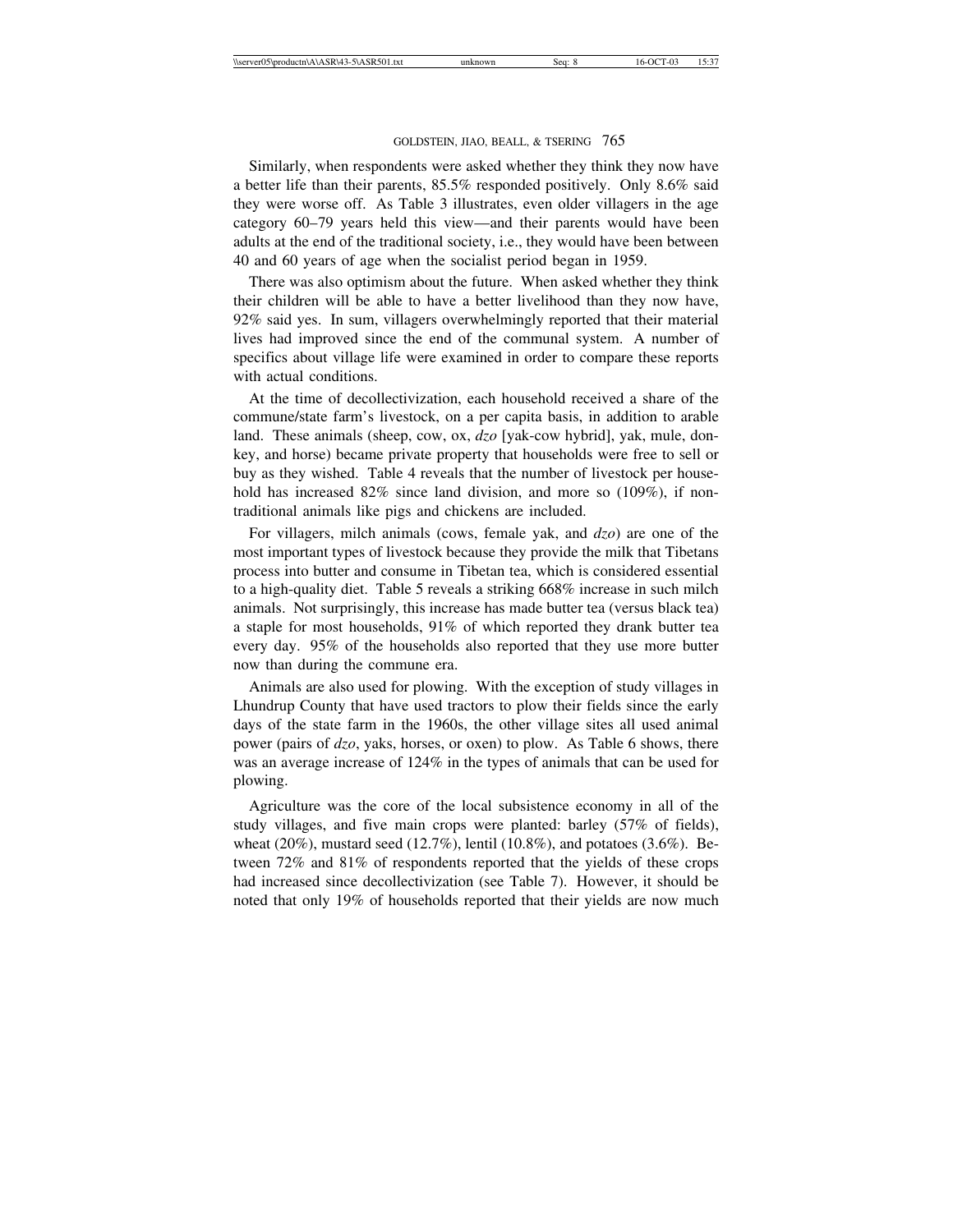| Current Age       | <b>Better</b> | Worse | Same |
|-------------------|---------------|-------|------|
| $60-69$ (N = 111) | 87.4          | 6.3   | 6.3  |
| $70-79$ (N = 39)  | 92.3          | 5.1   | 2.6  |
| SOURCE: Ibid.     |               |       |      |

TABLE 3 *Responses to the Query: "Do You Have a Better Life Now Than Your Parents Did?"* (in %)

#### TABLE 4 *Number of Animals Per Household*

|                    | # Of Animals/<br>Household at<br>Decollectivization | # $Of$<br>Animals/<br>Household<br>in 1996 | Amount<br>οf | $\%$<br>Change Change | # Of Animals/<br>Household in<br>1996 Minus Amount<br>Chickens<br>and Pigs | οf      | %<br>Change Change |
|--------------------|-----------------------------------------------------|--------------------------------------------|--------------|-----------------------|----------------------------------------------------------------------------|---------|--------------------|
| Lhundrup           | 9.2                                                 | 18.5                                       | $+9.3$       | $+172$                | 15.8                                                                       | $+6.6$  | $+ 72$             |
| Medrogongkar       | 7.1                                                 | 24.9                                       | $+17.9$      | $+252$                | 23.7                                                                       | $+16.6$ | $+234$             |
| Panam1             | 20.1                                                | 35.1                                       | $+15.1$      | $+ 75$                | 28.0                                                                       | $+7.9$  | $+39$              |
| Panam <sub>2</sub> | 22.2                                                | 43.0                                       | $+21.1$      | $+95$                 | 38.5                                                                       | $+16.3$ | $+ 73$             |
| Total              | 14.5                                                | 30.1                                       | $+15.8$      | $+109$                | 26.2                                                                       | 11.9    | $+82$              |

SOURCE: Local *xiang* and village records.

TABLE 5 *Changes in the Number of Milch Animals Per Household from Decollectivization Until 1997*

| # of Milch Animals<br>at Decollectivization |     |       |     | Amount of<br>Change           | Amount of<br>Change |
|---------------------------------------------|-----|-------|-----|-------------------------------|---------------------|
| Cases                                       | #   | Cases | #   |                               | $\%$                |
| 181                                         | 0.2 | 198   | 3.7 | $+3.5$                        | 1,519.3             |
| 183                                         | 1.1 | 198   | 4.7 | $+3.6$                        | 327.8               |
| 179                                         | 0.2 | 197   | 3.5 | $+3.3$                        | 1,415.1             |
| 168                                         | 0.4 | 185   | 3.5 | $+3.0$                        | 694.4               |
| 711                                         | 0.5 | 778   | 3.9 | $+3.4$                        | 668.4               |
|                                             |     |       |     | # of Milch Animals<br>in 1997 | #                   |

SOURCE: Local *xiang* and village records.

larger than during the commune era.<sup>14</sup> These reports of moderate increases in yields were supported by our in-depth and focus group interviews.

<sup>14.</sup> At all sites, the official *xiang* statistics were found to be overstatements, and thus are not used in this article. The issue of farm yields will be dealt with in a separate paper.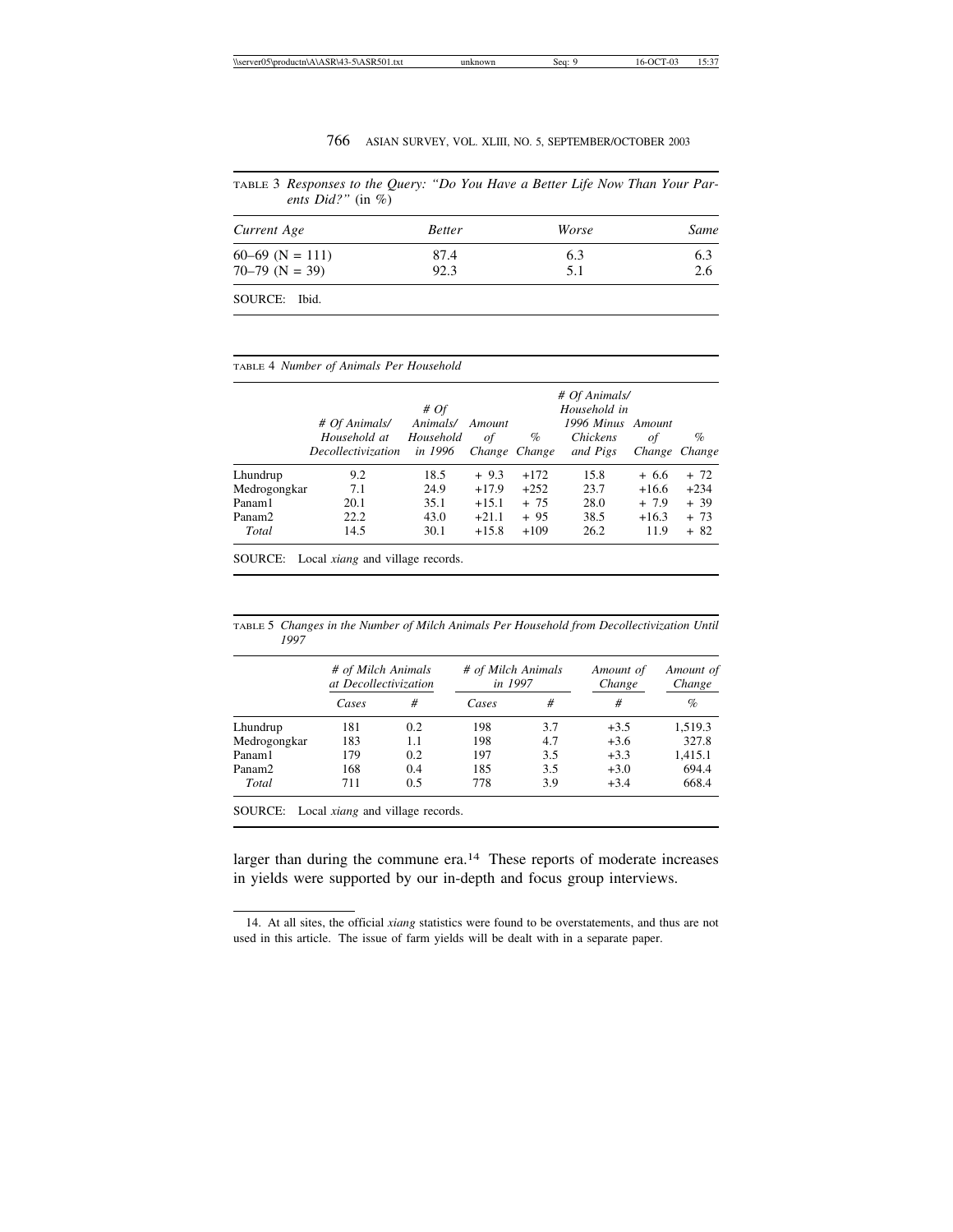|                    | # of Plow Animals<br>at Decollectivization      | # of Plow<br><b>Animals Now</b> | Amount of<br>Change | Change Rate<br>$\%$ |
|--------------------|-------------------------------------------------|---------------------------------|---------------------|---------------------|
| Lhundrup           | 0.376                                           | 1.121                           | 0.745               | $+198.3$            |
| Medrogongkar       | 1.799                                           | 6.696                           | 4.525               | $+208.4$            |
| Panam1             | 1.119                                           | 1.964                           | 0.845               | $+75.6$             |
| Panam <sub>2</sub> | 1.880                                           | 2.589                           | 0.709               | $+37.7$             |
| Total              | 1.382                                           | 3.093                           | 1.712               | 123.9               |
|                    | SOURCE: Local <i>xiang</i> and village records. |                                 |                     |                     |

TABLE 6 *Changes in the Number of Plow/Transport Animals Per Household from Decollectivization Until 1996*

TABLE 7 *Perceptions of Changes in Crop Yields after Decollectivization*

|               |                            | Barley | Spring Wheat |     | Mustard |      | Lentils |     | Potato |                |
|---------------|----------------------------|--------|--------------|-----|---------|------|---------|-----|--------|----------------|
|               | N                          | $\%$   | N            | %   | N       | $\%$ | N       | %   | N      | $\%$           |
| Same          | 98                         | 13     | 88           | 13  | 97      | 13   | 44      | 8   | 105    | 14             |
| Less          | 48                         | 6      | 51           | 7   | 35      | 5    | 8       |     | 28     | $\overline{4}$ |
| A little more | 428                        | 55     | 360          | 52  | 420     | 56   | 338     | 60  | 413    | 55             |
| Much more     | 149                        | 19     | 139          | 20  | 146     | 19   | 119     | 21  | 146    | 20             |
| Don't know    | 55                         |        | 56           | 8   | 55      |      | 58      | 10  | 57     | 8              |
| Total         | 778                        | 100    | 694          | 100 | 753     | 100  | 567     | 100 | 749    | 100            |
| SOURCE:       | Data collected by authors. |        |              |     |         |      |         |     |        |                |

The critical question for rural households is whether they are able to produce enough grain to meet their family's food needs. Focus group discussions were held to discuss in detail the grain situation of all households in each village. These discussions revealed that 77% of households produced either enough grain or a surplus of grain. Direct survey questioning of each household revealed a similar result—67% said they had one or more year's grain stored away, and another 21% said they had six months' to a year's grain in storage.

#### *Key Indicators*

Barley is not only used for parched barley flour, the Tibetan staple food, but also fermented to produce beer. This is consumed in large quantities and is another key "high-quality" traditional food. 95.4% of households said they consumed more beer than during the commune era, and 76% of households said they now make beer regularly. On average, households reported using approximately 416 kilograms of barley per year for making beer. That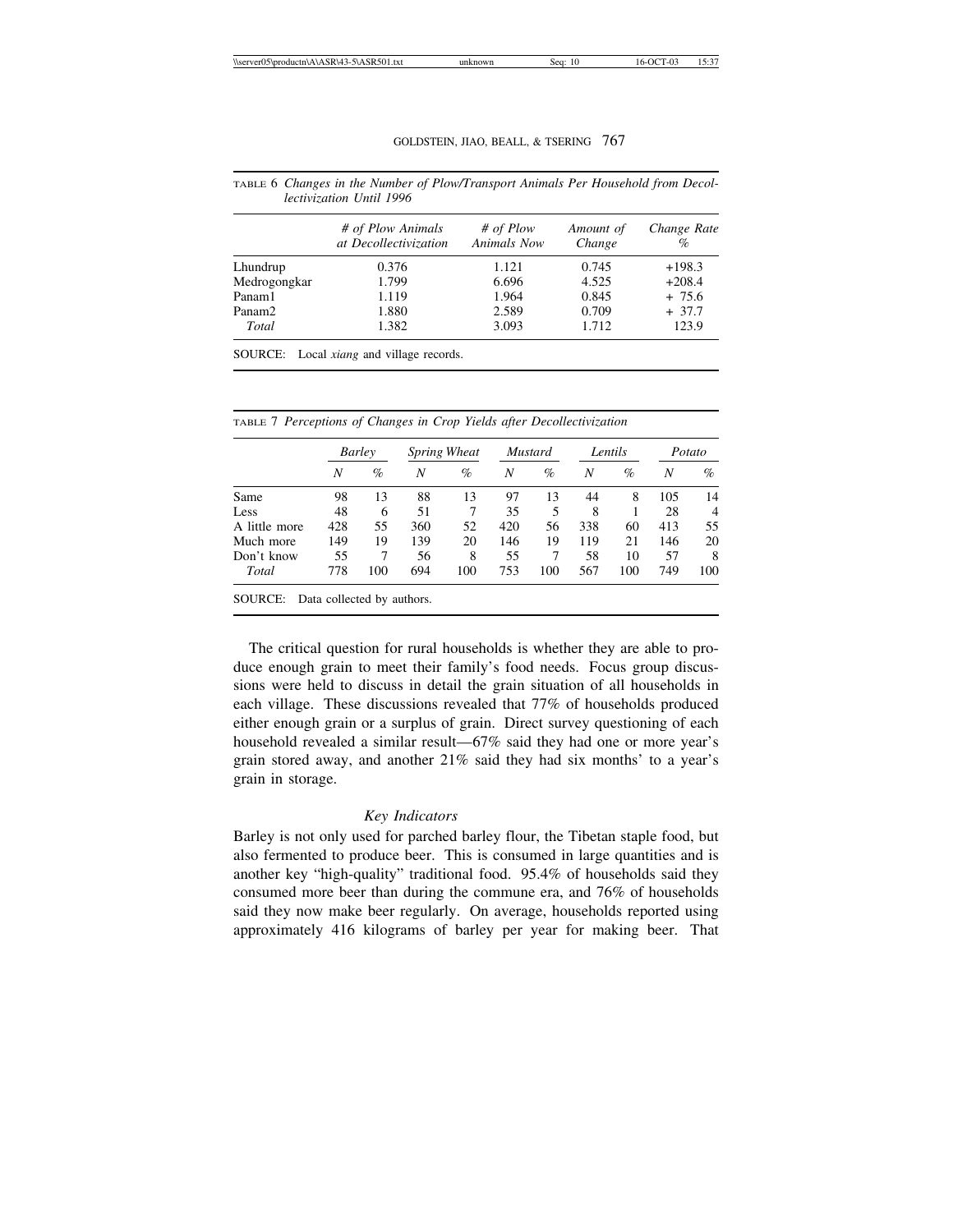| <b>Site</b>  | $\%$ (n)<br>Daily | $\%$ (n) 1–3<br>Times a<br>Week | $\%$ (n)<br>Once or<br>Twice a<br>Month | $\%$ (n)<br>Holidays<br>and the<br><b>Busy Work</b><br>Season | $\%$ (n)<br>Rarely<br>or<br>Never | Total     |
|--------------|-------------------|---------------------------------|-----------------------------------------|---------------------------------------------------------------|-----------------------------------|-----------|
| Lhundrup     | 26.1(52)          | 45.2 (90)                       | 14.6 (29)                               | 12.6(24)                                                      | 1(2)                              | 100 (198) |
| Medrogongkar | 18.7(37)          | 37.9 (75)                       | 12.1(24)                                | 25.8(51)                                                      | 4.5(9)                            | 100 (196) |
| Total        | 22.6 (89)         | 41.9 (165)                      |                                         |                                                               |                                   |           |

#### TABLE 8 *Consumption of Meat/Fat in Two Counties*

amount of grain is roughly equivalent to the output of 3 *mu* (2 hectares) of land which, in turn, is roughly equivalent to the share of land one person received at the time of decollectivization. Thus, conditions are such that most households are able to divert substantial amounts of the main staple crop to the production of a high-quality, non-staple food.

Another important measure of Tibetans' diet and living standard is the consumption of meat. Table 8 reveals that the majority of families in Lhundrup and Medrogongkar reported that they ate meat/fat frequently, either daily or several times a week. For example, in Medrogongkar's Tsashol *xiang*, the poorest one in the study, the proportion was 56.6% of households, and in Lhundrup's Khartse, the second richest *xiang*, it was 71.3%.15

Another empirical indicator of improved livelihood and quality of life is housing. 55% ( $N = 430$ ) of households reported that they had either built a new house or expanded their old house since decollectivization. The average reported cost of these improvements was  $5,078$  yuan (\$614) (median = 3,000 yuan [\$363]). Even in Medrogongkar, 42.4% of households reported they had either built a new house or expanded on their old house.

Thus, despite many reports of extreme poverty in rural Tibet, our data reveal that the majority of inhabitants in the areas studied have made marked progress since decollectivization and secured basic subsistence, in the sense of good food and housing, according to traditional Tibetan standards. However, despite these improvements, because conditions during the communal period in Tibet were poor, the current level of development and the standard of living in rural Tibet are still limited. Compared to rural eastern China, Tibetans clearly have a long way to go, even in the better-off areas. For

<sup>15.</sup> Data from Panam1 and Panam2 had to be discounted because of a linguistic error in our survey question about consumption of meat (Tib. *sha*). Unbeknownst to us, the referent of the term "sha" in Panam does not include meat fat, as it normally does in other areas like Lhundrup and Medrogongkar, so the Panam responses did not answer the question we asked.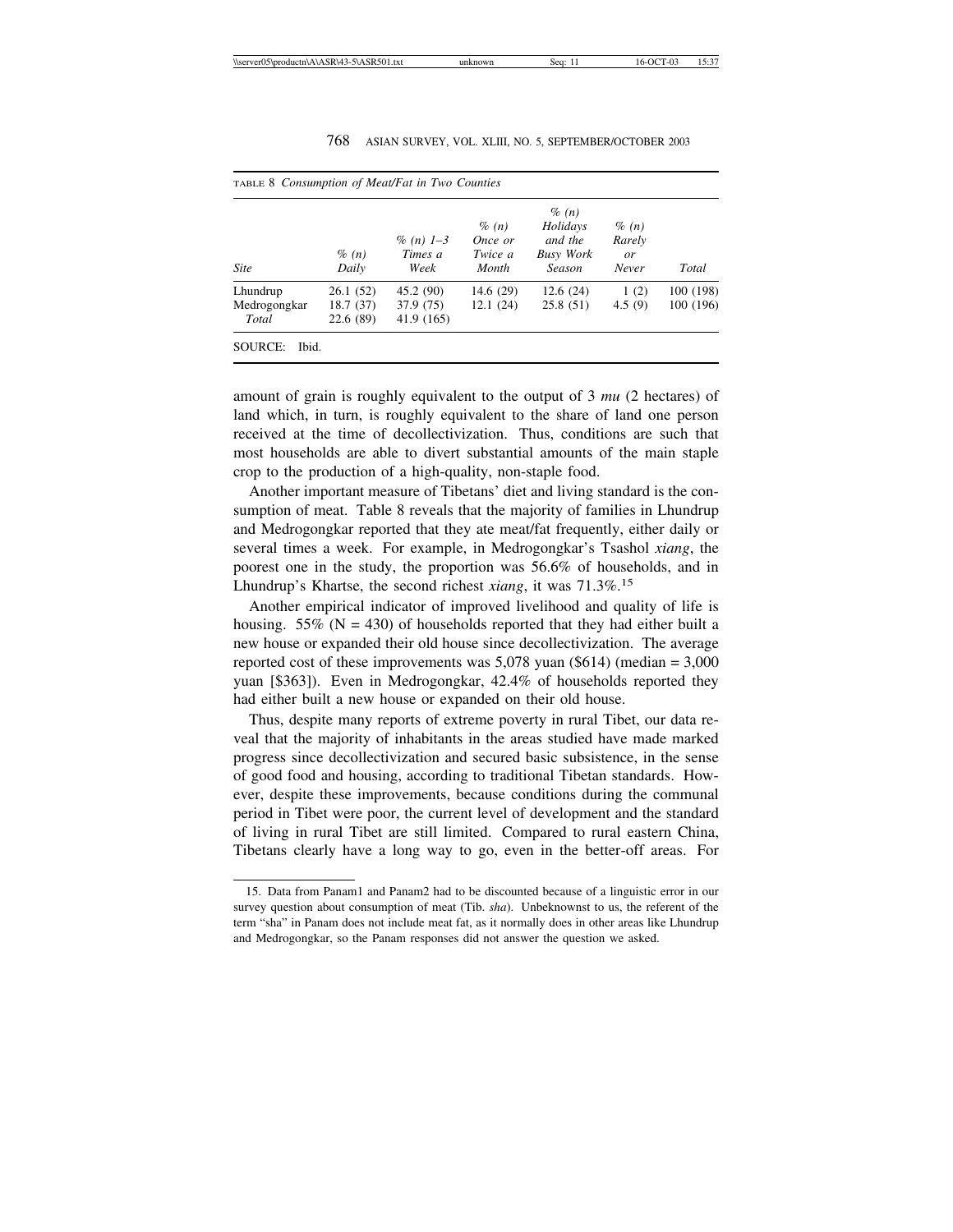|              | Lhundrup | Panam1 | Panam2 | Medrogongkar |
|--------------|----------|--------|--------|--------------|
| Rich         | 28       | 40     | 19     | 14           |
| Middle       | 24       | 30     | 23     | 23           |
| Lower Middle | 27       | 19     | 24     | 30           |
| Poor         | 24       | 8      | 31     | 37           |

TABLE 9 *Percentage of Households in Different Economic Strata by Site*

example, none of the 13 villages we studied had running water in houses, and only the village immediately adjacent to a county seat had a running water tap for the village. Similarly, only that village had electricity. None of the areas had improved dirt roads, let alone paved roads.

Moreover, roughly 14% of sample households were poor by our criteria,<sup>16</sup> and another 28.5% fell into the category of lower-middle households (which we defined to mean that they had a difficult time meeting their basic subsistence needs). Table 9 further reveals that in the two poorest *xiang*— Medrogongkar and Panam2—roughly one-third of the households were poor (37% and 31%, respectively). And, in Medrogongkar, 47.2% of the households reported they were not producing enough grain for their own subsistence from their land. By contrast, government statistics for China as a whole report that less than 5% of the rural population was below the poverty line.17

Another indication of deficiencies in the rural standard of living derives from the project interviewers' subjective assessments of the physical condition of each family's house. They reported that two and a half times as many houses were considered to be in poor condition than were considered to be in good condition (12.5% good, 55.1% average/adequate, and 32.5% poor).

Still another area where rural Tibetans lag behind is in education. Although improvement is clearly being made, and the majority of children now go to school for some period of time, 19.4% of children aged 7 to 15 had never been to school (69.4% of these were females); only 17.3% of individuals who had ever gone to school had completed primary school (six years). Furthermore, only 7.1% had gone beyond primary school. Given the rapid

<sup>16.</sup> After extensive discussion with local officials, individual villagers, and focus groups, we operationalized a household as poor if it did not have sufficient grain either from its own fields or from income earned in work, and had to borrow or get welfare to meet its needs. In borderline cases, other factors such as the quality of the house, the number of possessions in the house, and the number of animals were also considered.

<sup>17.</sup> World Bank, *China: Overcoming Rural Poverty* (Washington, D.C.: World Bank, 2000), p. vi.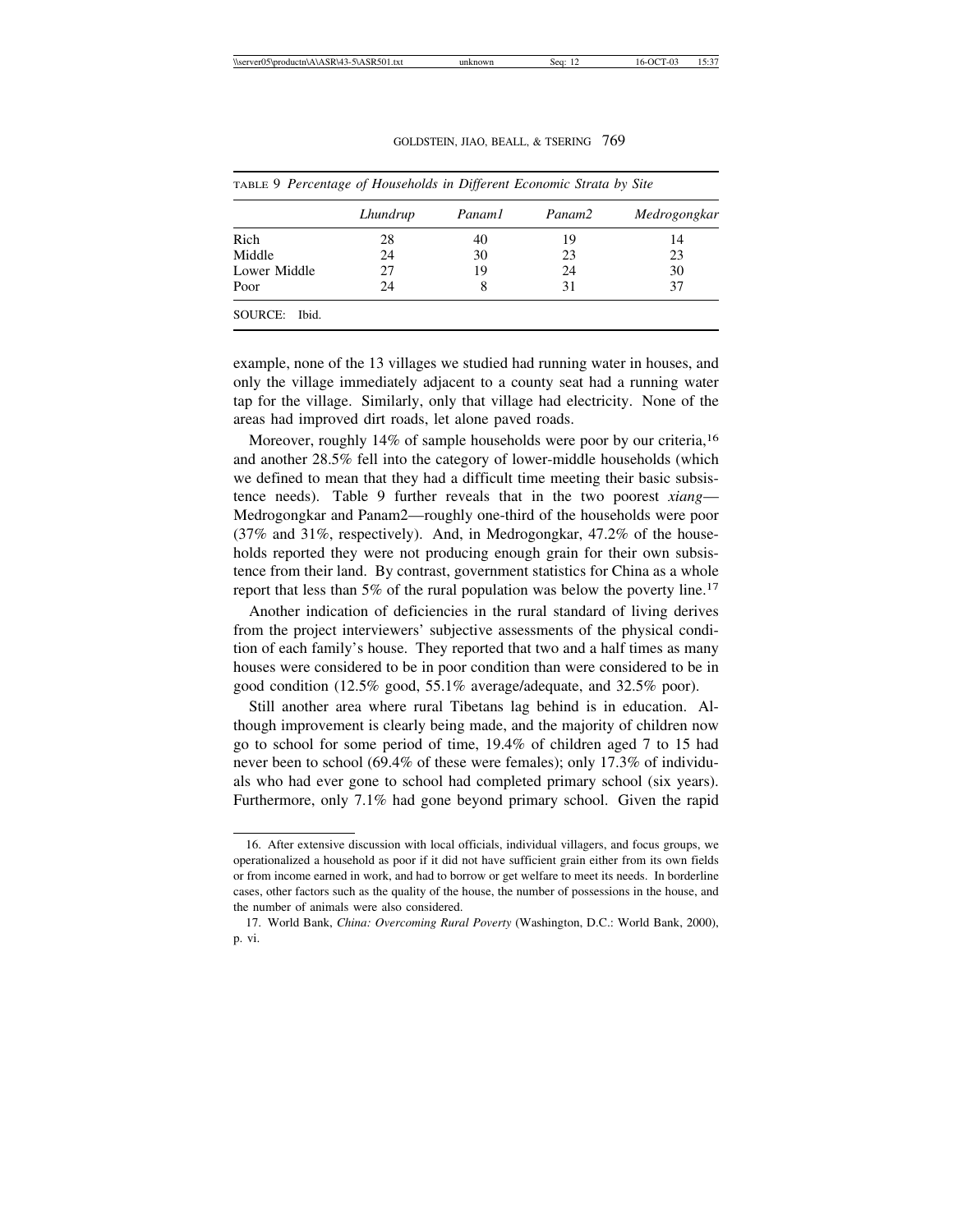| <b>Item</b>                                    | % of Households<br>Owning at Least One |
|------------------------------------------------|----------------------------------------|
| pressure cooker                                | 71.4                                   |
| at least one set of knotted carpets            | 60                                     |
| metal stove                                    | 57                                     |
| bicycle                                        | 53                                     |
| Coleman lantern                                | 49                                     |
| tape recorder                                  | 43                                     |
| altar                                          | 36                                     |
| sewing machine                                 | 30                                     |
| wristwatch                                     | 26                                     |
| radio                                          | 25                                     |
| small tractor                                  | 18                                     |
| clock                                          | 7                                      |
| solar stove                                    | 8                                      |
| television (only one village had electricity)* | 5.8                                    |
| truck                                          | 2.8                                    |
| solar generator                                | 1.5                                    |
| large tractor                                  | 0.9                                    |
| motorcycle                                     | 0.4                                    |

TABLE 10 *Material Possessions Owned by Households*

\*In the one village that had electricity, 18.7% of households had television sets.

modernization of Tibet's economy, it could be argued that rural Tibetans were not getting adequate education for competing effectively in the new market economy.

The material situation of village households is another empirical way to assess standard of living. We addressed this by asking households about their ownership of a range of durable consumer goods that went beyond the "basics" of pots, pans, beds, and bedding. As Table 10 reveals, the results were mixed. For example, while 71% of households owned a pressure cooker and 60% had a Tibetan carpet set, just slightly more than half had a metal stove (57%) and a bicycle (53%). Moreover, less than half had a tape recorder (49%), and only 30% had a sewing machine.

Thus, although virtually all villagers felt that village material life had improved considerably as compared with the commune era, there is an obvious need for improvement in rural conditions. However, whether the gains made since decollectivization are a trend that will continue is linked to two other trends: population increase and non-farm income.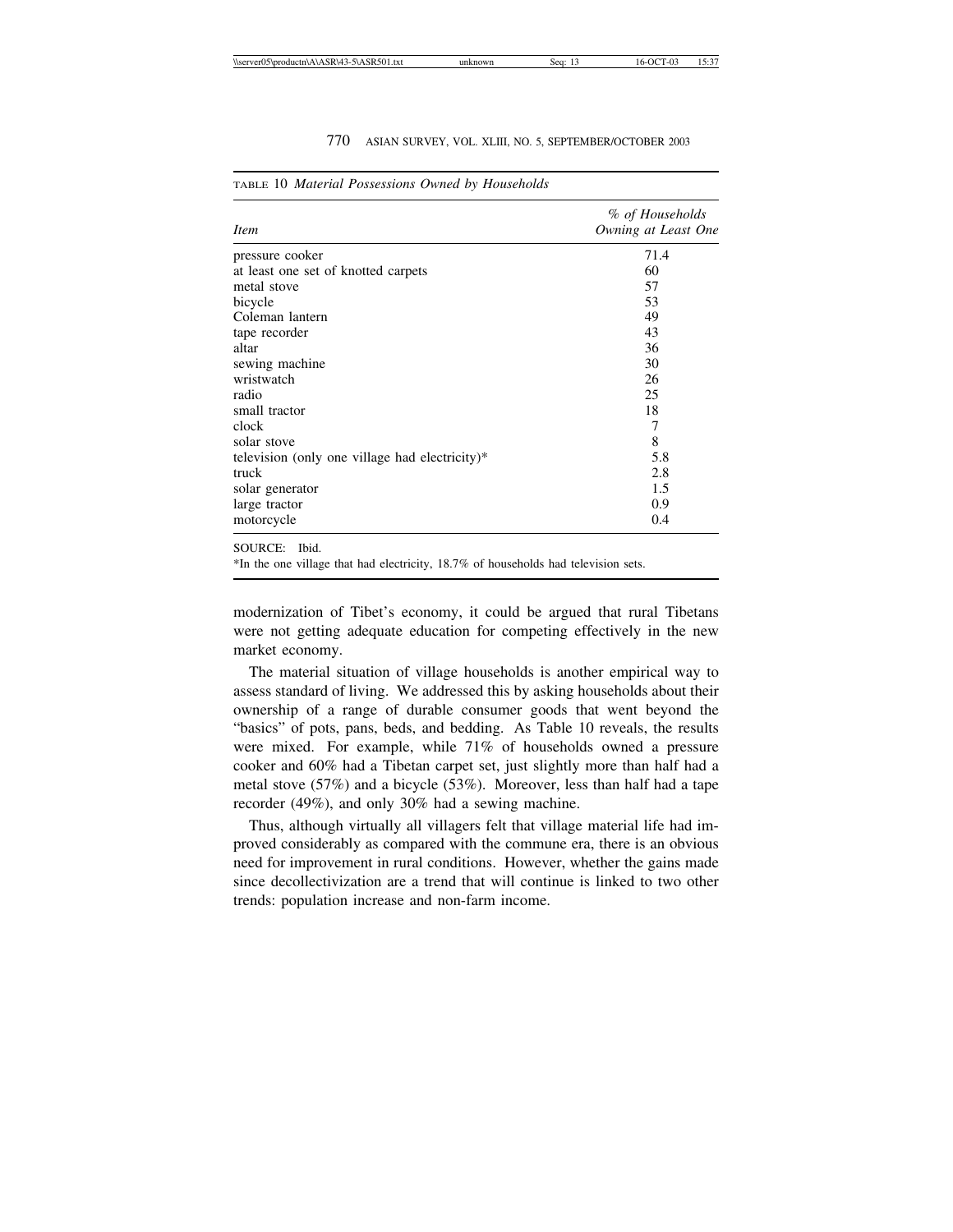| Age Category            | # $of$<br>Women | Mean<br>(Median)<br># Live Births | S.D. | Range    | Mean #<br>Live Births<br><b>Surviving</b> | S.D. | % of Live<br><b>Births</b><br><b>Deceased</b> |
|-------------------------|-----------------|-----------------------------------|------|----------|-------------------------------------------|------|-----------------------------------------------|
| $20 - 24$               | 73              | 1.1(1)                            | 0.8  | $0 - 3$  | 1.0                                       | 0.8  | 9.1%                                          |
| $25 - 29$               | 144             | 2.3(2)                            | 1.2  | $0 - 6$  | 2.1                                       | 1.1  | 13                                            |
| $30 - 34$               | 142             | 3.4(3)                            | 1.4  | $0 - 7$  | 3.0                                       | 1.3  | 11.8                                          |
| $35 - 39$               | 137             | 4.1(4)                            | 1.7  | $0 - 8$  | 3.8                                       | 1.6  | 7.3                                           |
| $40 - 44$               | 93              | 5.7(6)                            | 2.4  | $0 - 14$ | 5.0                                       | 2.0  | 12.3                                          |
| $45 - 49$               | 85              | 6.5(6)                            | 2.7  | $0 - 15$ | 5.6                                       | 2.3  | 13.9                                          |
| $50 - 54$               | 78              | 6.9(8)                            | 2.7  | $0 - 13$ | 6.1                                       | 2.6  | 11.6                                          |
| $55 - 59$               | 63              | 7.1(7)                            | 2.8  | $0 - 12$ | 6.0                                       | 2.6  | 15.6                                          |
| Total                   | 815             | 4.3 $(4)$                         | 2.8  | $0 - 15$ | 3.8                                       | 2.4  | 11.6                                          |
| <b>SOURCE:</b><br>Ibid. |                 |                                   |      |          |                                           |      |                                               |

TABLE 11 *Mean Number of Live Births and Surviving Children to Currently Married Women Aged 20–59 (by Five-Year Age-Categories)*

# Population Dynamics

While China's new semi-market economic system was unfolding in rural Tibet, decisions were made in Beijing and Lhasa with regard to family planning that had an important impact on rural society.18 In contrast to inland China, from the mid-1970s to the late 1980s, the government opted not to emphasize birth limits and family planning in Tibet. No official birth limits for rural Tibetans were set until the early to mid-1990s, and even today, such limits are not only higher than in inland China but are not strictly enforced. Not surprisingly, rural Tibet has been, and still is, characterized by relatively high fertility.

As Table 11 illustrates, the 141 currently married women aged 50–54 and 55–59 (i.e., women who have completed their reproduction), had, on the average, 6.9 and 7.1 live births, respectively. Similarly, women under the age of 44 (i.e., women who started their reproduction after decollectivization) also had high fertility. For example, currently married women aged 35–39 had, on the average, 4.1 live births, and those 40–44 had 5.7.

The proportion of births that were third, fourth, or a higher birth order also indicates high fertility and is evidence for the absence of any program of systematic forced birth limits in Tibet's rural areas. Of the 131 births that occurred in 1997 to the women in our study, 45.4% were third or higher birth order, 31.5% were fourth birth order or higher, and 20.8% were fifth or higher. Similarly, 70.1% of the 1,110 women who have ever given birth (i.e.,

<sup>18.</sup> This section derives from Melvyn C. Goldstein, Ben Jiao (Benjor), Cynthia M. Beall, Phuntsog Tsering, "Fertility and Family Planning in Rural Tibet," *China Journal* 47 (January 2002).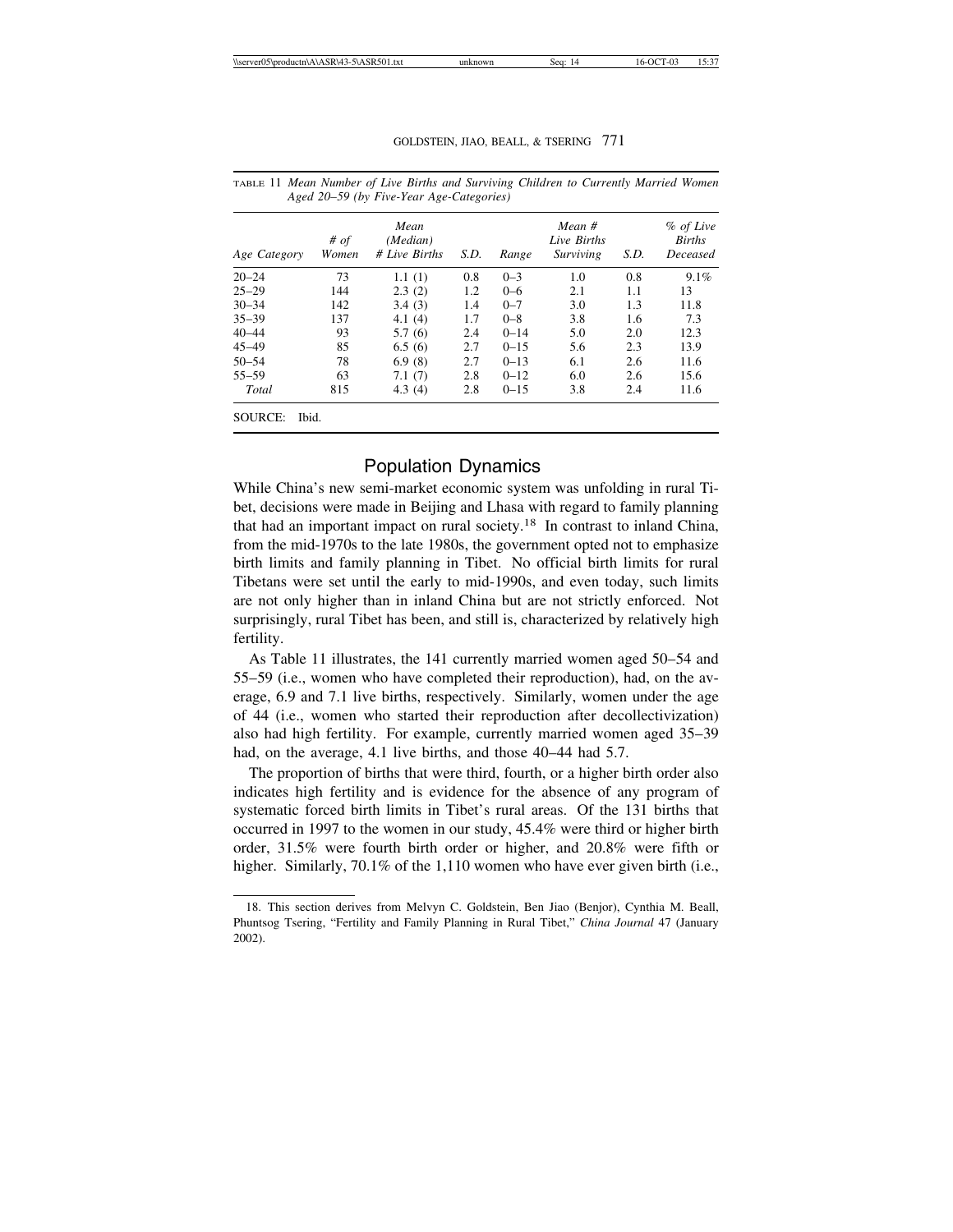who are ever-parous) had three or more live births, 55.9% had four or more, and 41.4% had five or more. The absence of a policy of birth control in Tibet's rural sector is also reflected in the fact that even local officials had large families. The average number of surviving children for the 20 local village heads for whom we had information was 5.1.

This high fertility, moreover, was coupled with moderate/low mortality. For example, only 12.9% of children born to the oviparous women in our sample had died.<sup>19</sup> 65.2% of these women had no children die, 21.2% had one child die, and only 13.6% had two or more children die. In other words, on average, 87.1% of all children born to women in the study survived. This mortality rate is moderate to low in comparison with indigenous Tibetan populations in northwest Nepal that had no modern health care when they were studied in 1976. For example, in Limi, 43% of the children born to living women had died,<sup>20</sup> and during the same time period in nearby Nyinba, 54.3% of children born to living women had died.<sup>21</sup> However, it should also be noted that relative to other groups in China, the offspring mortality experienced by women in the present sample is still high. For example, Chinese statistics indicate that the Han Chinese, Koreans, Mongolians, and Hui had lower proportions of children dying: 2.6%, 5.5%, 6.8%, and 8.6%, respectively.<sup>22</sup>

The laissez-faire population policy that characterized rural Tibet in the 1980s changed in the 1990s, and birth controls are currently being emphasized in rural areas, where the official limit is normally considered to be three births per couple. However, it is clear that for most of the period since decollectivization, Tibetan villagers had no birth limits, and even today, the official three-child birth limit is not strictly enforced. The result of this has been population growth. For example, in the TAR as a whole, the number of ethnic Tibetans increased 35.3% in the 17 years from 1982–99 (1,764,000 to

<sup>19.</sup> Another recent survey reported 13.2%. See Nancy Harris et al., "Nutritional and Health Status of Tibetan Children Living at High Altitudes," *New England Journal of Medicine* 344:5 (February 2001), p. 345.

<sup>20.</sup> Cynthia M. Beall and Melvyn C. Goldstein, "Fraternal Polyandry in N.W. Nepal: A Test of Sociobiological Theory," *American Anthropologist* 83:1 (March 1981), p. 8.

<sup>21.</sup> Nancy Levine, *The Nyinba: Population and Social Structure in a Polyandrous Society*, Ph.D. dissertation, University of Rochester, 1977, p. 304.

<sup>22.</sup> Tianlu Zhang and Mei Zhang, "The Present Population of the Tibetan Nationality in China (in English), *Social Sciences in China* 15 (Spring 1994), p. 57. This paper also reports a higher 1990 mortality rate for the TAR (17.4%) than we found. Data also came from Jianhua Shi and Shuzhang Yang, "Xizang zizhiqu renkou shengyu zhuangkuang" [Fertility status in the Tibet Autonomous Region], in *Dangdai Zhongguo Xizang renkou* [Tibetan population in China today], eds., National Population Census Office under the State Council and the Population Census Office of the Tibet Autonomous Region (Beijing, 1992), pp. 266–82.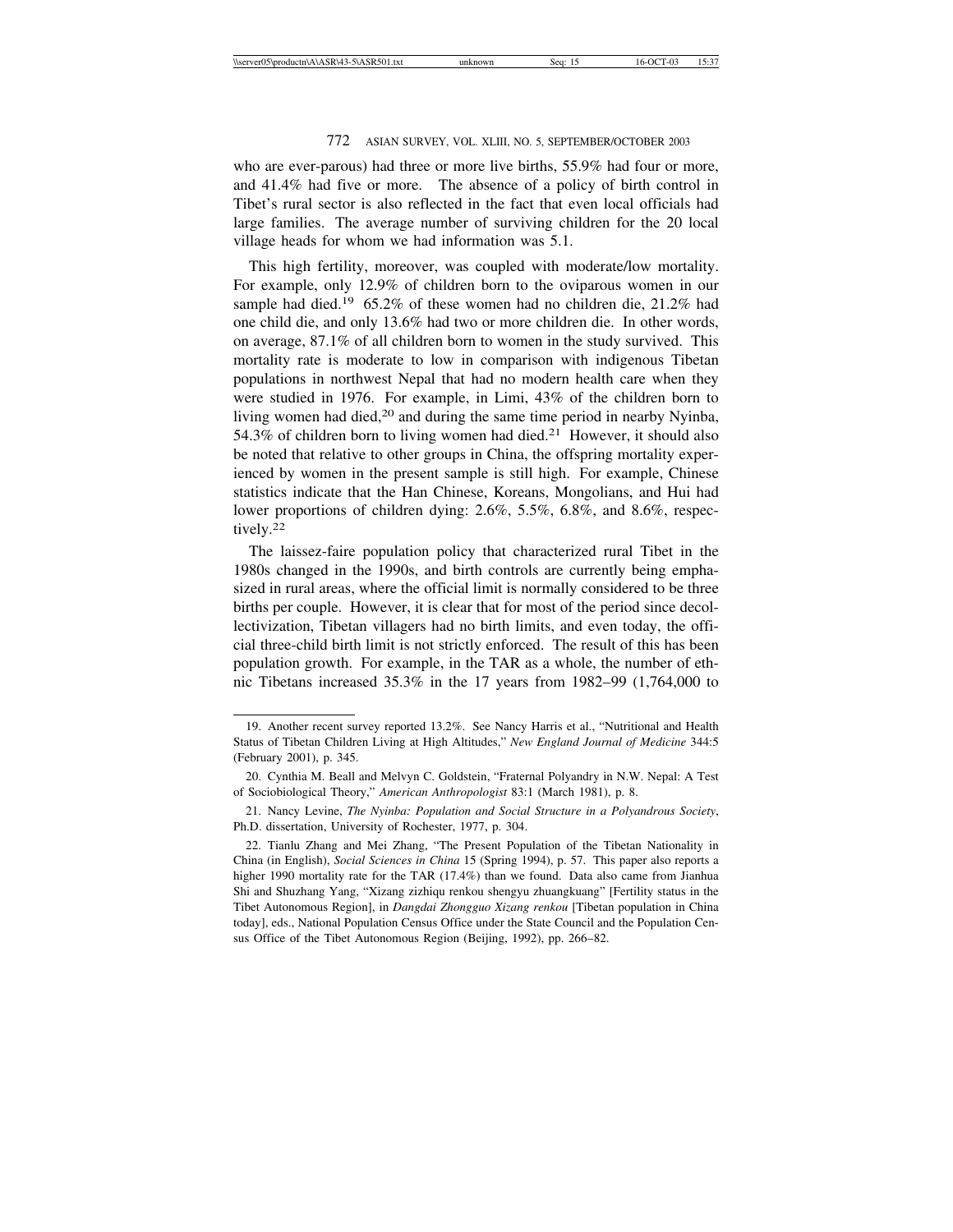|                    | # Of Mu Per Capita<br>at Decollectivization |                   | # Of Mu Per<br>Capita Now |                 | Amount of<br>Change in Mu | Amount of<br>Change |
|--------------------|---------------------------------------------|-------------------|---------------------------|-----------------|---------------------------|---------------------|
|                    | Cases                                       | # $Per$<br>Capita | Cases                     | # Per<br>Capita | # $Per$<br>Capita         | $\%$                |
| Lhundrup           | 180                                         | 5.1               | 199                       | 4.3             | $-0.7$                    | $-14.5$             |
| Medrogongkar       | 176                                         | 2.6               | 198                       | 2.1             | $-0.5$                    | $-21.1$             |
| Panam1             | 181                                         | 3.3               | 198                       | 2.4             | $-0.9$                    | $-28.6$             |
| Panam <sub>2</sub> | 163                                         | 2.3               | 185                       | 1.9             | $-0.5$                    | $-20.7$             |
| Total              | 700                                         | 3.3               | 780                       | 2.7             | $-0.7$                    | $-19.9$             |

TABLE 12 *Change in Number of Mu Per Capita from Decollectivization to 1996*

2,388,009).23 Data from the localities in our study sites revealed similar increases.

#### *Land Holdings Per Capita*

The absence of an active family-planning policy has fostered population growth which, given the matrix of fixed land resources, has impacted negatively on rural Tibetans by fostering a decrease of 19.9% in per capita land holdings since decollectivization (see Table 12). This decrease would be slightly higher if the farm land that was taken out of production for new house sites or lost to flooding was included in government statistics. Not surprisingly, 33% of all study households said that in 1997 their fields in general did not produce enough grain for household needs, and 26% reported that they did not produce enough during the previous year.

At the same time, Tibet, as in the rest of China, experienced inflation in the price of manufactured goods and other essential products such as fertilizers. For example, in the TAR, the cost of deep dressing fertilizer increased 107% between 1988 and 2000, and sugar, tea, cooking oil, and rice increased by 133%, 188%, 336%, and 400% respectively, between 1984 and 2000.24 By contrast, the price of barley, over the period 1985–98, increased only 56%.25 There have also been increases in taxation and fees for services previously provided free by the government, e.g., salaries of local leaders and health

<sup>23.</sup> Rong Ma, *Xizang de renkou yu shehui* [Population and society in Tibet] (Beijing: Tongxin chubanshe, 1996), p. 37; Tibet Population Sampling Bureau, *Xizang tongji nianjian: 2000* [Tibet statistical yearbook, 2000] (Beijing: Zhongguo tongji chubanshe, 2000), p. 325.

<sup>24.</sup> Local records and *Xizang wu jiazhi* [Tibet merchandise price history], ed., Economic Planning Bureau (Lhasa, 2000), manuscript.

<sup>25.</sup> Local records. According to *Xizang wu jiazhi*, between 1984 and 2000, there was an 89% increase.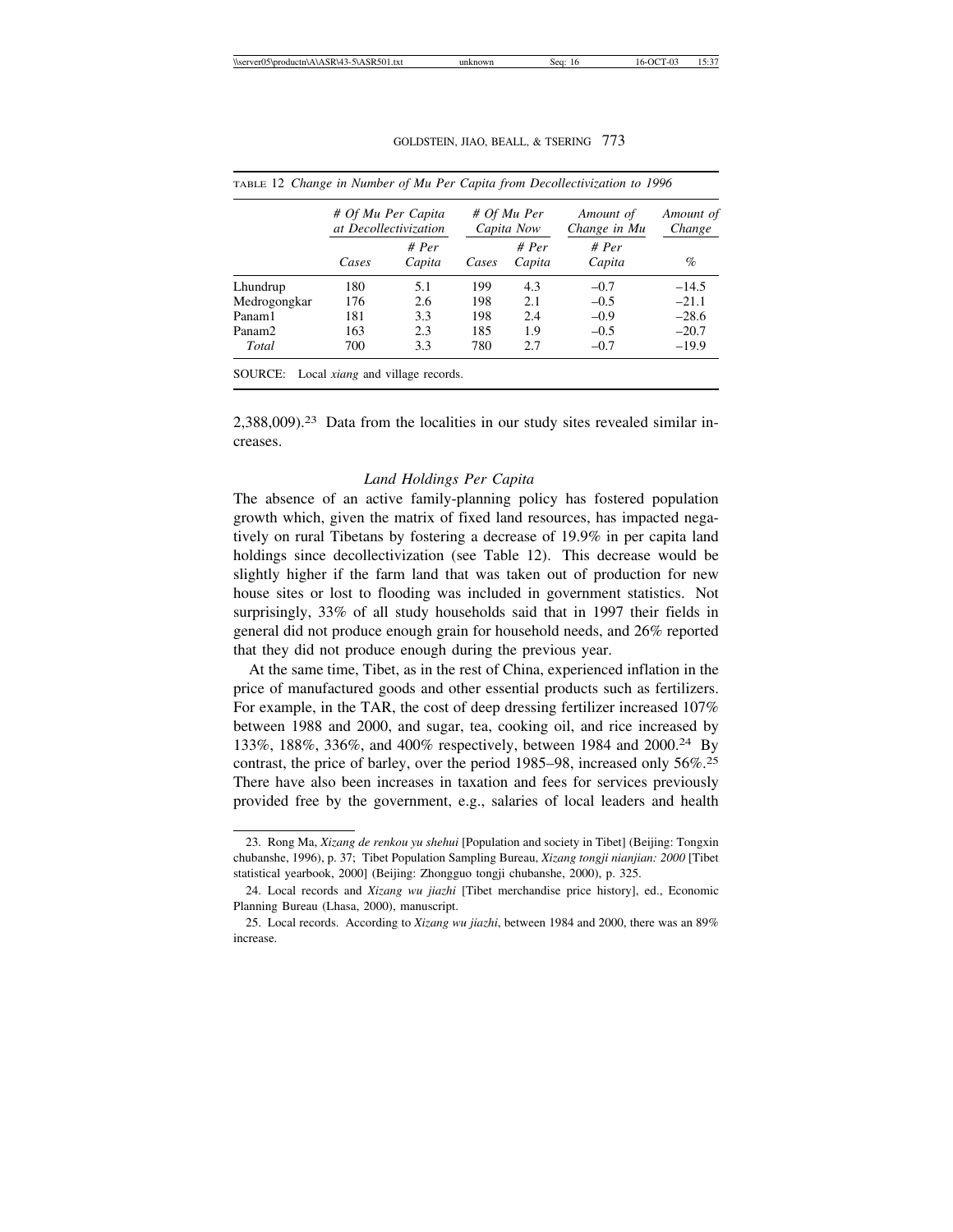care. All individuals 18 to 60 years of age are required to provide 20 days of free labor annually. This inflation has leveled off over the past two years, but the overall effect has been to exacerbate the income shortfall of many families.

One obvious solution to these problems would be to open up new land for farming. However, in our study areas, there is virtually no land available for this. Nor is arable land available for leasing from others, because there has been very little permanent outmigration. Increasing yields on existing land is also not a viable option without large outlays of new funds for irrigation works. Similarly, the value of Tibetans crops is unlikely to increase in the future, as Tibetan barley and wheat have no marketability in the rest of China. They are only consumed by ethnic Tibetans, and urban (and many rural) Tibetans actually prefer flour from Nepal or China to that made from Tibetan wheat.

Villagers are trying to cope in a number of traditional and non-traditional ways. One traditional option—making sons monks and daughters nuns could relieve some of this pressure, because monks and nuns relinquish their shares of land to their household when they join the monastery. However, its utility is limited because, as mentioned earlier, there are membership limits on monasteries and nunneries. In the 1990s, not only were these limits enforced in the areas we studied, but monasteries and nunneries with residents in excess of government-set limits were forced to return the "excess" monks and nuns back to their home villages. This, of course, exacerbated the decreasing land-person ratio. Goldstein witnessed in 1997 an interesting interchange about this between the mother of an "expelled" nun and the local party secretary at the former's house. The party secretary was a local man and knew the family well. The mother served him a cup of local Tibetan beer, and after some small talk, she launched into a diatribe about the recent expulsion of her daughter from the nunnery. She was very verbal and basically said that this policy was destroying the lives of monks and nuns like her daughter who, after returning to the village, were neither real nuns nor real villagers. The party secretary didn't try to enlighten her with any of the official rhetorical justifications. He just shook his head and, with a forlorn look on his face, said, in effect: "There is nothing I can do. There is nothing anyone can do. You will have to try to make the best of it."

Villagers are trying to cope in a number of other traditional and non-traditional ways. One strategy employed in many areas was the revival of traditional marriage patterns such as fraternal polyandry (two or more brothers jointly marrying a wife), since this helps to conserve land intact across gener-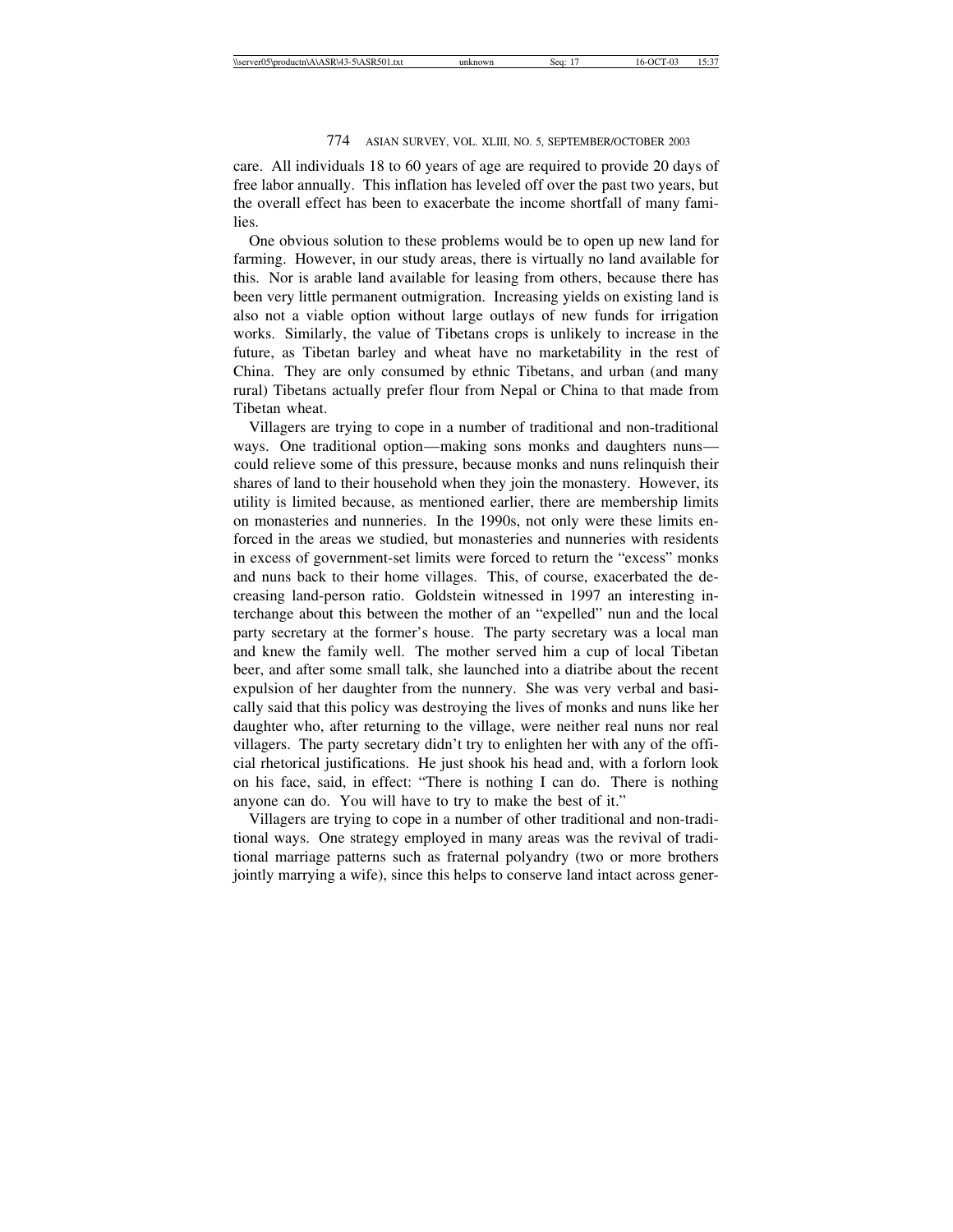ations, and concentrates adult male labor in households.26 Another was the revival of traditional inheritance norms that favor the main household against segments that fission off. From the standpoint of the main household, this helps to ensure that it will remain economically strong, although the practice creates weak new households. A third, and unexpected, strategy was the use of modern contraception to bear fewer children.27 There was widespread feeling that the cost of having many children is high, especially for poorer households. Our reproductive survey revealed that of the 515 currently married women aged 25–44, 52.6% were using modern family planning, and of the 372 currently married women aged 30–44, 58.1% were using contraception. However, most of these users have been utilizing contraception only since the mid-1990s, and over half (52%) of these women began using contraception only after they had had four or more children. Thus, this high usage is recent, and appears primarily aimed at preventing fifth and subsequent pregnancies and, to a lesser extent, birth spacing. Contraception has not, therefore, yet had a large impact on overall fertility and population growth. Moreover, even if contraceptive use increases in the coming years, as we think it will, population growth is likely to continue for the indefinite future because of the young age structure of the population, albeit probably at slower rates.

This leads to the fourth major adaptive strategy—participation in off-farm work.

#### Development Policy and Off-Farm Work

Although the rural Tibetans in our study are generally unable to participate in the migrant labor market in inland China because they do not know the Chinese language and, even if they did, there is already a scarcity of jobs for ethnic Chinese there, they do pursue non-farm work opportunities in the TAR. In fact, they see this as critical for their economic well-being.

The study found that 48.8% of the 780 households surveyed had one or more members engaged in non-farm labor for part of 1997–98. Table 13 shows that in three of the four study areas, the percent of households sending one or more non-farm laborers averaged 57%, while in the fourth and poorest area, Medrogongkar, only 24.2% of households did so. A total of 19.4% of all individuals between the ages of 15 and 49 engaged in some form of nonfarm work that year, and 27.2% of individuals between 20 and 34 did so. 44% of males between the ages of 20 and 34 engaged in non-farm work.

<sup>26.</sup> Ben Jiao, *Socio-economic and Cultural Factors Underlying the Contemporary Revival of Fraternal Polyandry in Tibet*, Ph.D. dissertation, Case Western Reserve University, 2001.

<sup>27.</sup> This topic is examined more fully in Melvyn C. Goldstein et al., "Fertility and Family Planning in Rural Tibet."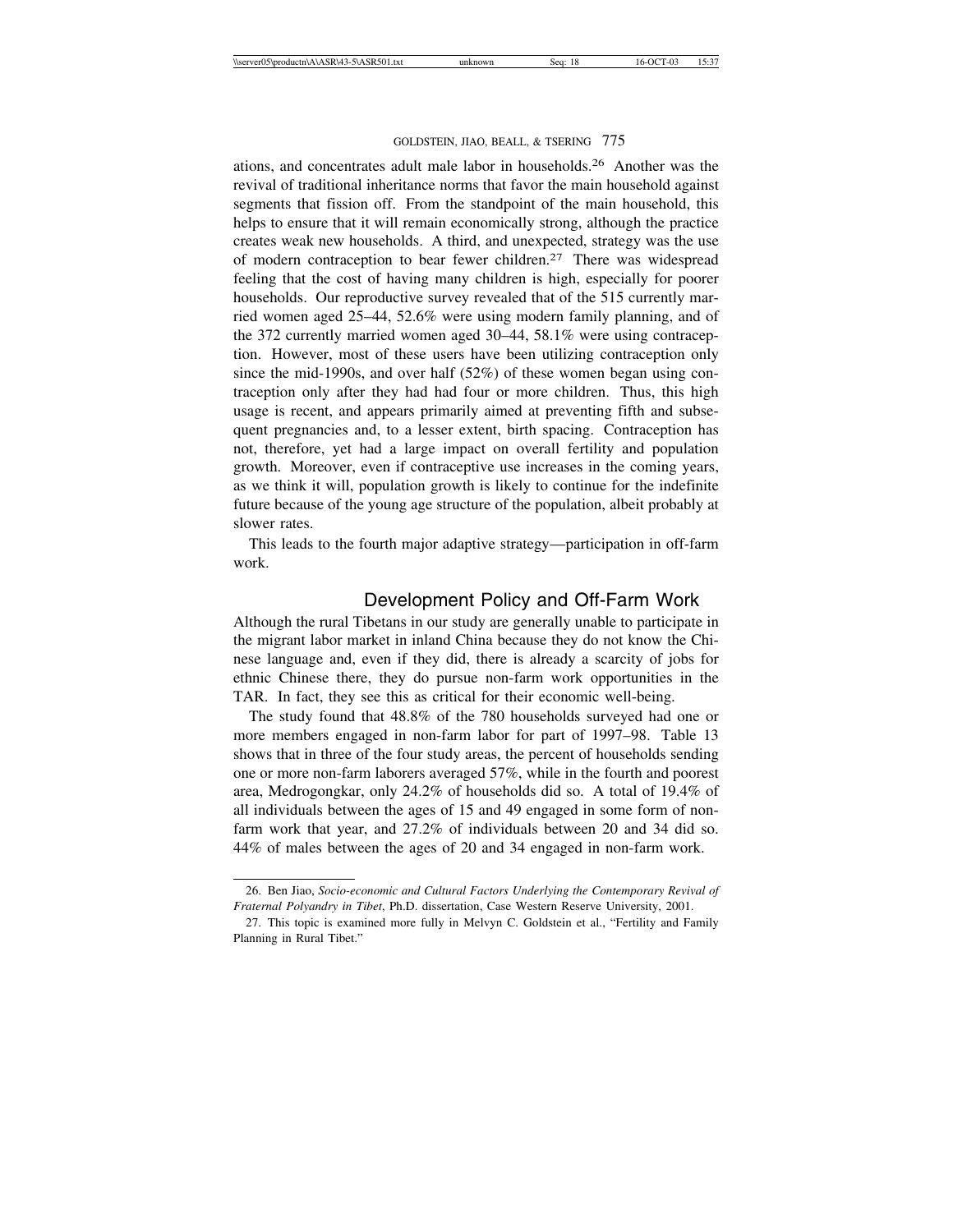| 53.8 |
|------|
| 55.6 |
| 62.7 |
| 24.2 |
| 48.8 |
|      |

TABLE 13 *No. of Households Having One or More Non-Farm Laborers (in %)*

SOURCE: Data collected by authors.

NOTE: Focus group interviews reported that 70.7% of households usually send at least one member for non-farm income.

TABLE 14 *Percentage of Households Having One or More Non-Farm Laborers by Economic Status*

| Economic Status | % Having One or More Non-<br>Farm Wage Laborers | % of Households Having Two or<br>More Non-Farm Wage Laborers |
|-----------------|-------------------------------------------------|--------------------------------------------------------------|
| Rich            | 61.6                                            | 21.5                                                         |
| Middle          | 54.6                                            | 15.4                                                         |
| Lower middle    | 42.3                                            | 2.8                                                          |
| Poor            | 30.8                                            | 3.7                                                          |
|                 |                                                 |                                                              |

SOURCE: Data collected by authors.

TABLE 15 *Median Income in Yuan for Households from Non-Farm Work by Economic Status*

|                                    | Median Income |
|------------------------------------|---------------|
| Rich                               | 3,900         |
| Middle                             | 1,500         |
| Lower middle                       | 1,000         |
| Poor                               | 700           |
| SOURCE: Data collected by authors. |               |

Villagers engaged in five basic types of non-farm work: (1) migrant manual and low-skill labor (usually construction); (2) skilled and craft labor (usually carpentry, masonry, or painting); (3) private business (running a shop, trading, transportation); (4) ritual work (such as mantra specialist); and (5) government employment (such as official, teacher, health aide). Migrant la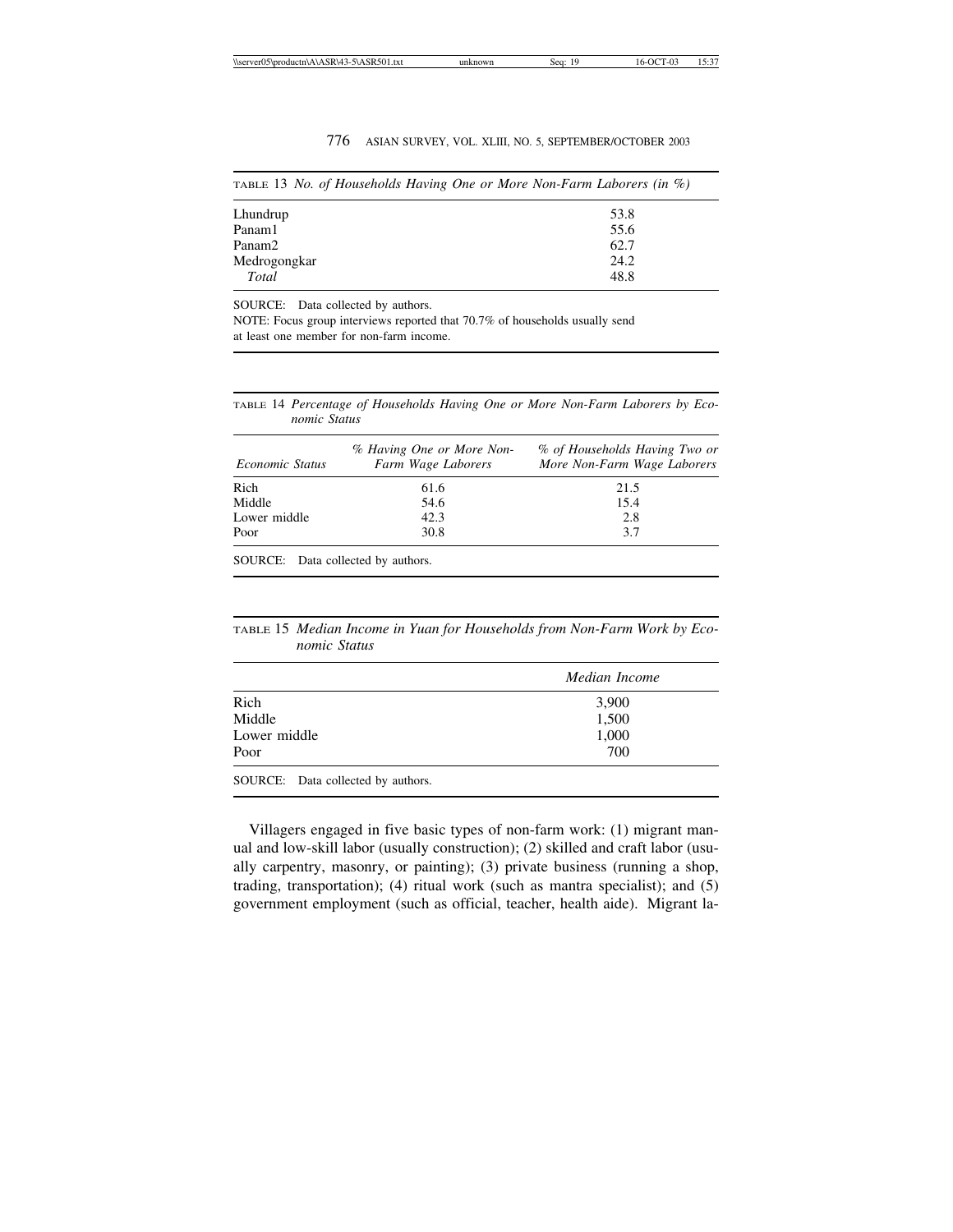borers typically left the village for a four-month period beginning with the end of planting and ending at the start of harvesting.

Villagers consider off-farm income essential for achieving a high standard of living, and Table 14 provides data in support of this. It shows, for example, that whereas 61.6% of rich families had one or more members engaged in non-farm, income-producing activities, only 30.8% of the poorest families did. And while 21.5% of rich households had two or more non-farm income earners, only 3.7% of poor households did.

Households in the study earned a wide range of income. Because a few households had incomes over 10,000 yuan (\$1,209) per year—these operated trucking and construction businesses—median-income figures are used in the following analysis in order that these few households do not skew the results. For households that had a member engaged in non-farm work, the median income earned was 1,280 yuan (\$155). That was equivalent to approximately 29% of the cash value of their total agricultural production.28 In Table 15, the importance of non-farm income for standard of living is illustrated by the fact that rich households had 5.6 times as much non-farm income as poor households, and middle-income households had 2.1 times as much. It is not surprising, therefore, that villagers explicitly consider securing income from non-farm work essential for a high standard of living in today's world.

However, despite this involvement in non-farm work, villagers and their leaders almost universally complain that there are not enough jobs for them, and because their skill levels are low, that most of those who find jobs get only the lower-paying jobs. Thus, the income they earn is low. For example, roughly 52% of those who worked at off-farm labor engaged in manual labor, whereas only 26% engaged in skilled work, 18% in business, and 4% in government jobs. The different earning capacities of these types of jobs is substantial. In 1997–98, the reported median income earned per worker in manual labor was only 1,000 yuan (\$121), while that of those in skilled labor was 65% higher at 1,650 yuan (\$196), and in business it was 100% higher at 2,000 yuan (\$242). Working for the government was the highest income at 2,160 yuan (\$261).

Villagers and many of their leaders are frustrated by the dearth of job opportunities in construction projects, blaming this not on the lack of economic investment in Tibet but rather on the unrestricted influx of non-Tibetan migrant laborers. Thus, the third area of policy change that has had a critical

<sup>28.</sup> To obtain this estimated cash value of crops, we multiplied the average number of *mu* [1  $mu = 0.067$  hectares] per household (17.4) by the average seed sown for barley (30 *jin*) [1 *jin* = 0.5 kilograms] by an average yield of 11 times the seed sown to get the total yield in barley. The price for a *jin* of barley in 1998 was 0.78, so this was multiplied to get the cash value. This is a rough estimate, since a portion of the crop is wheat and oil seed, but it suffices to give a general idea of the importance of this income.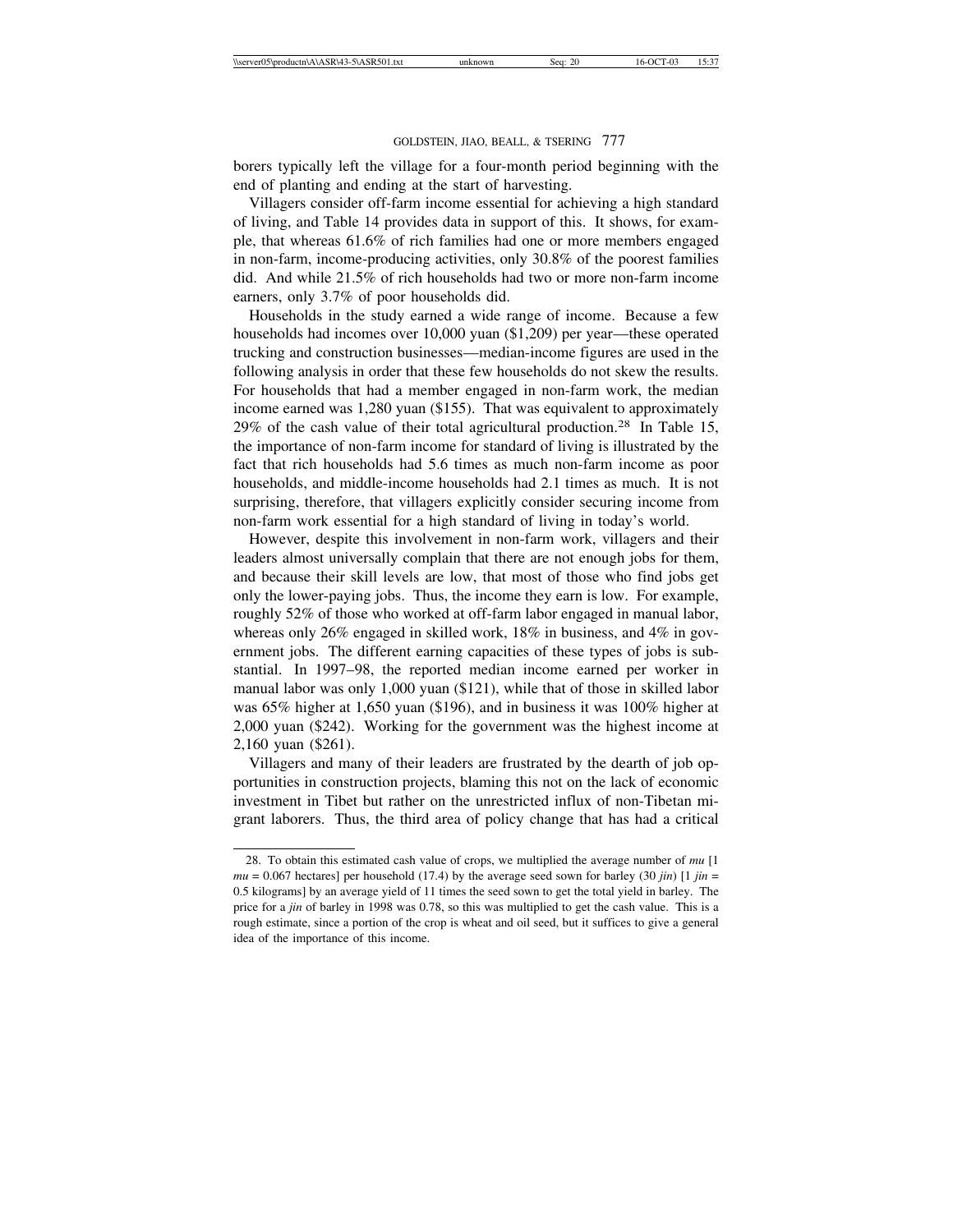impact on rural Tibet in the post-Maoist era is the type of development policy that has been implemented in Tibet and its impact on non-farm wage labor opportunities.

Throughout China, the post-Mao reforms have freed villagers to move from their official village residence and allowed them to seek work elsewhere. However, minority areas pose a special problem to economic development policy, since minority autonomous regions were explicitly created to preserve minority cultures and benefit minorities. The autonomy law of 1984 gave autonomous regions the right to override national laws when they were deemed not suitable for the needs of the minority population, including economic and development issues.<sup>29</sup> A question for the government, therefore, was how to implement the market-development and migrant labor policies in Tibet where, for many reasons, Tibetans were clearly disadvantaged vis-à-vis non-Tibetans (Han and Hui). Two models were discussed in the 1980s. In one, rapid development in Tibet would be stressed, with the door to Tibet being open to all Chinese without restraints. The government would provide huge amounts of infrastructural development money, and whoever came to compete for jobs was fine. The overt rationale for this was the need to accelerate the pace of development in Tibet.

In the other model of economic development, Tibetans would be given preferential treatment for jobs, contracts, etc. The aim was still rapid development, but this would be tempered somewhat so that the citizens of the minority autonomous region would be the primary beneficiaries of economic growth. This approach is somewhat analogous to the model being used in China's dealings with more advanced Western companies, where combinations of preferences and constraints are used so that the less skilled group the Chinese—has time to catch up and compete.

The debate over these alternatives was settled in the mid-1980s, when China opted for the former model. The result has been an influx of huge numbers of non-Tibetan migrant laborers and businesspeople (mainly Han). The majority of the residents in Tibet's capital, Lhasa, now are Han Chinese, and the secondary towns are moving in that direction. Thus, as rural Tibetans found it increasingly necessary to compensate for decreasing per capita land holdings and turned to off-farm labor, they found (and find) themselves in difficult competition with large numbers of better-skilled, experienced China workers and businesses. Given the current policy, this competition from non-Tibetans will certainly increase as the new Western Region development policy pumps more funds into infrastructural projects in Tibet. Tibet's economy is likely to shift further and further into the hands of Chinese firms and labor-

<sup>29.</sup> The law is cited in <http://www.novexcn.com/regional\_nation\_autonomy.html>.